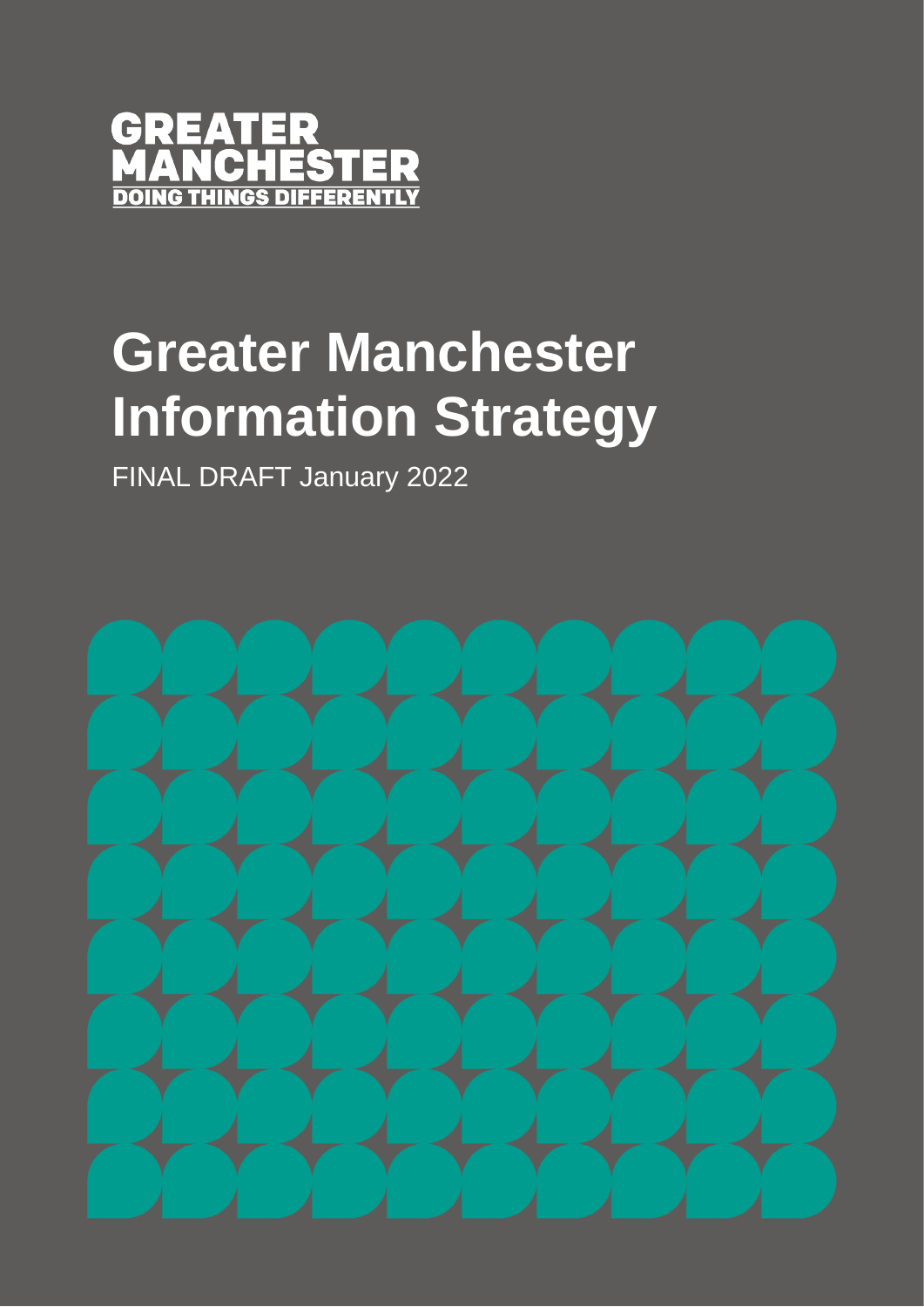# <span id="page-1-0"></span>**Contents**

| Mission 1: Foster trust between the people, communities, and businesses of Greater |
|------------------------------------------------------------------------------------|
| Mission 2: Promote and maintain the responsible and ethical use of information  15 |
| Mission 3: Establish inclusive and proactive governance to drive the strategy  16  |
| Mission 4: Enhance the skills, capabilities, and behaviours for good information   |
| Mission 5: Develop and implement the tools, infrastructure and standards needed to |
| Mission 6: Create an information governance framework for Greater Manchester that  |
|                                                                                    |
|                                                                                    |
|                                                                                    |
|                                                                                    |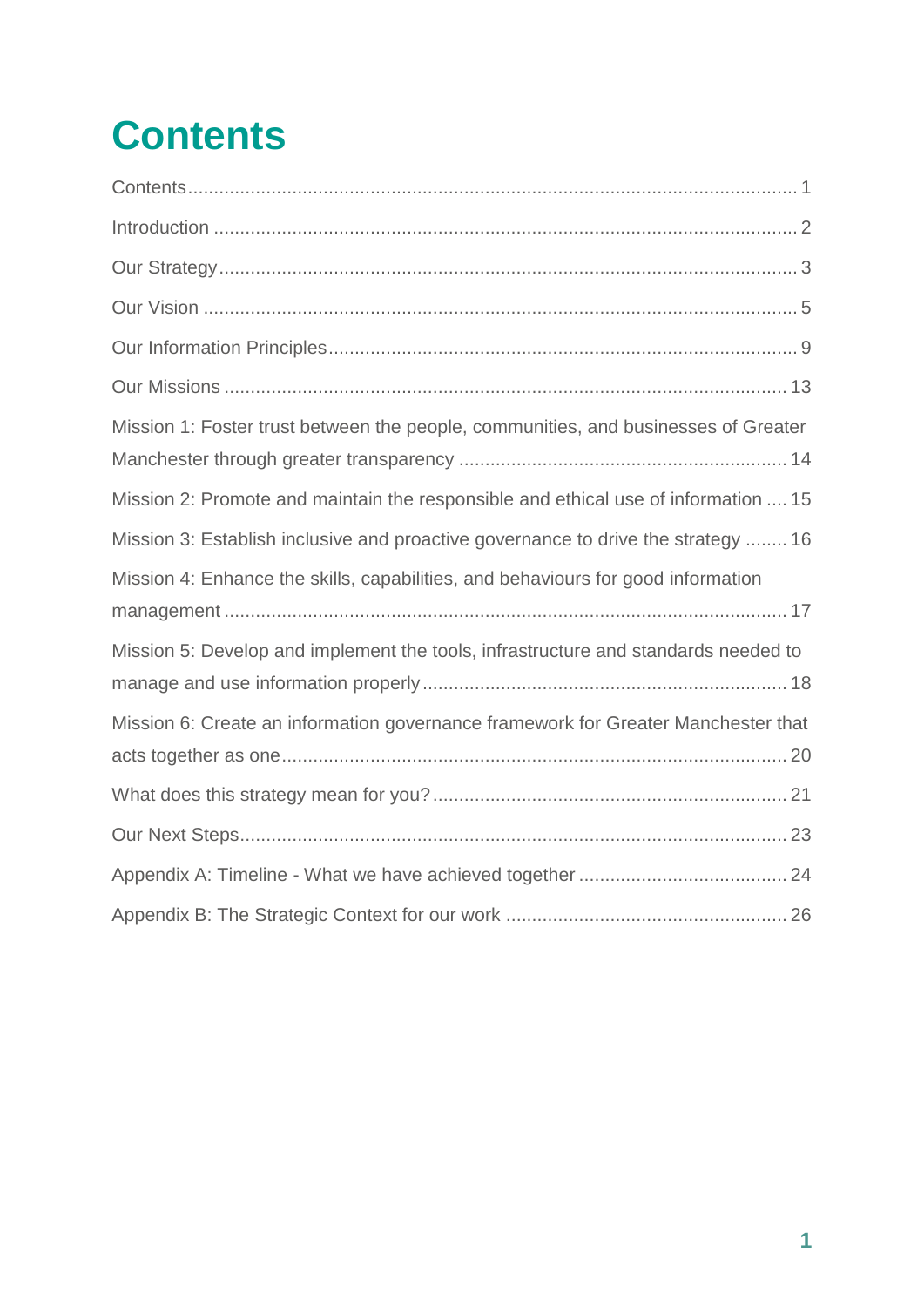# <span id="page-2-0"></span>**Introduction**

Every day, 2.5 quintillion bytes of new data are produced. This information is managed, shared, and used by billions of people and millions of organisations across the world. Harnessing this connected information ecosystem can help people to make better decisions, develop new products and services, and live lives that they have reason to value. This is the scale of the opportunity for a better information ecosystem in Greater Manchester.

But we must also be wary of the harms – intended or unintended – from an information ecosystem that does not act responsibly, ethically, inclusively, and legally. And we must be vigilant to how that affects various parts of our society.

The public sector is a big part of that information ecosystem. We have a duty to ensure the information we manage, share and use is done so responsibly, efficiently, and effectively.

Greater Manchester is the best scale at which to do this. We are small enough to know and understand one another, working together daily to improve the health, wellbeing and prosperity of our residents and business. And we are big enough to make a difference.

To create a better information ecosystem is the right thing to do for Greater Manchester. It creates trust in our institutions and enables us to work in a way which is evidence-led, place-based and person-centred. But it can also support the achievement of our ambitions, as defined in the Greater Manchester Strategy – to aid recovery, to support economic growth, and to reduce inequality.

We need to ensure across Greater Manchester that we are doing the right things with information. But that does not mean we cannot do things differently. In fact, we will need to do things differently with information if we are to tackle our toughest challenges and achieve our bold ambitions.

As such, we cannot see the Information Strategy as a standalone plan. It should also enable the development and implementation of the Greater Manchester Strategy as well as other strategies, and it should be interwoven into the very fabric of everything we do in Greater Manchester.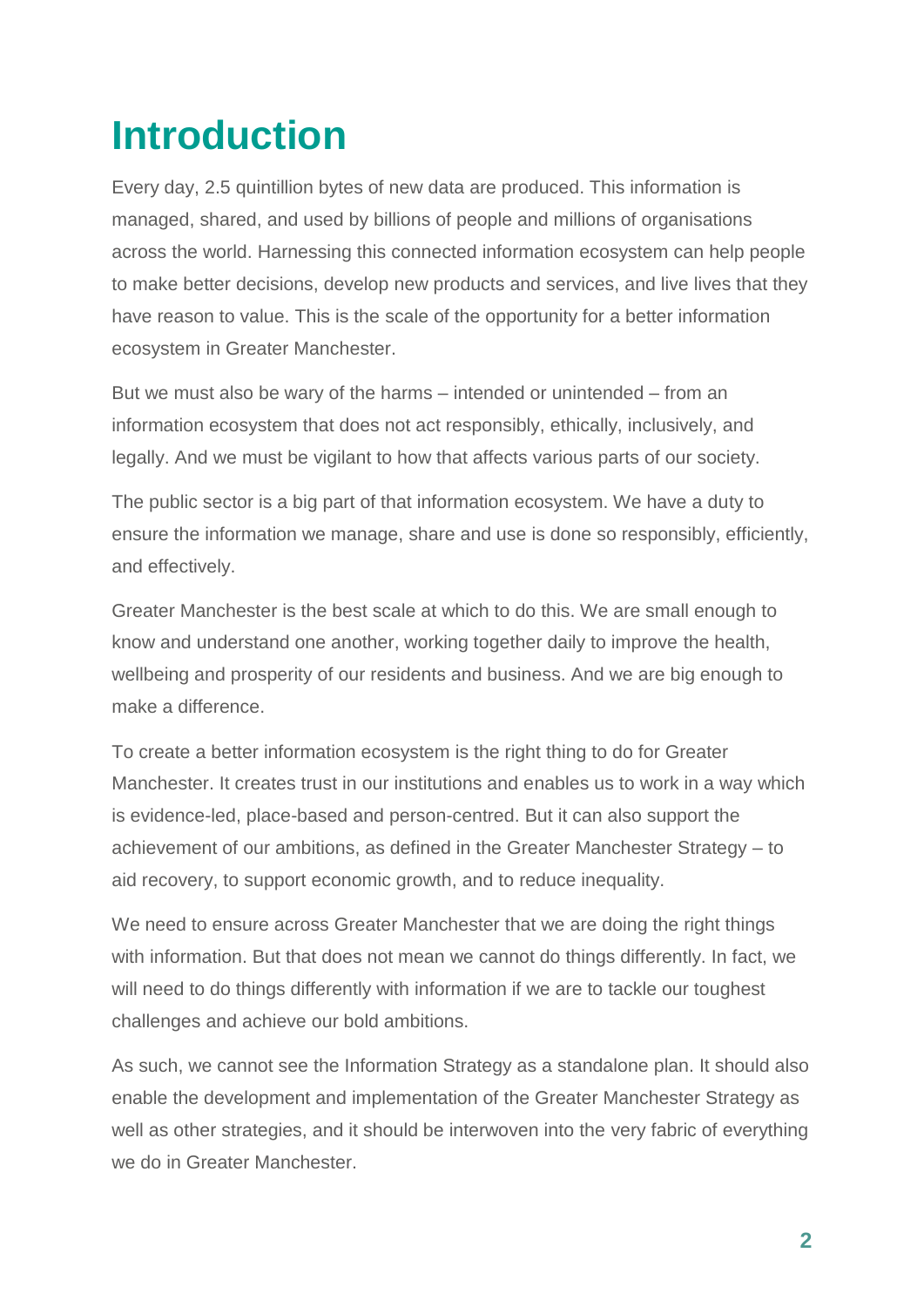# <span id="page-3-0"></span>**Our Strategy**

Information, and how we use it, underpins our day-to-day lives: how we access goods and services, how we interact, how we work, and what we choose to do. It is therefore vitally important that our information ecosystem is thriving and wellconnected. To do this, we must focus on the foundations of good information management; making information sharing simpler, easier, more effective, and safer; ensuring we do the right things with data, while also being innovative to realise the full potential of information.

Greater Manchester's information ecosystem includes the management, use and sharing of information. It includes a diverse community of people and organisations, the networks of infrastructure, processes, and services.

Our vision sets out what we want from a better information ecosystem:

We will create a better information ecosystem that realises the full potential of information; manages, shares, and uses information responsibly; helps to tackle our most serious challenges; and supports Greater Manchester's wider ambitions.

Our vision will be supported by our information principles, which will guide our work:

- Doing the right things with information
- Valuing information
- Information-led decision-making
- Reducing inequality
- Forging strong relationships
- Building trust and confidence
- Fostering a culture of openness
- Empowering the workforce
- Connecting our work
- Doing things differently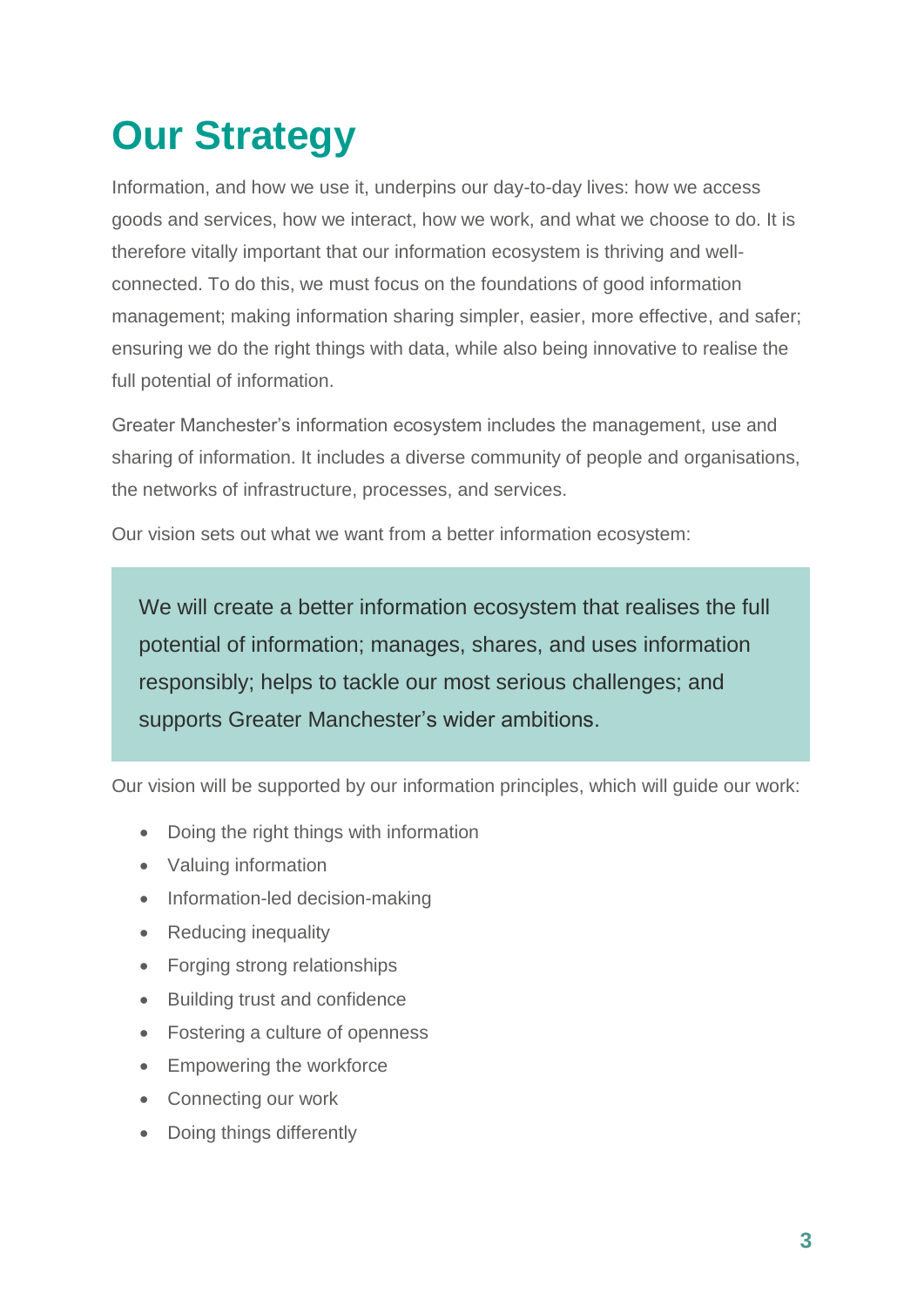Our vision will be realised through the successful completion of six missions:

- 1. Foster trust between the people, communities, and businesses of Greater Manchester through greater transparency
- 2. Promote and maintain the responsible and ethical use of information
- 3. Establish inclusive and proactive governance to drive the strategy
- 4. Enhance the skills, capabilities, and behaviours for good information management
- 5. Develop and implement the tools, infrastructure and standards needed to manage and use information properly
- 6. Create an information governance framework for Greater Manchester that acts together as one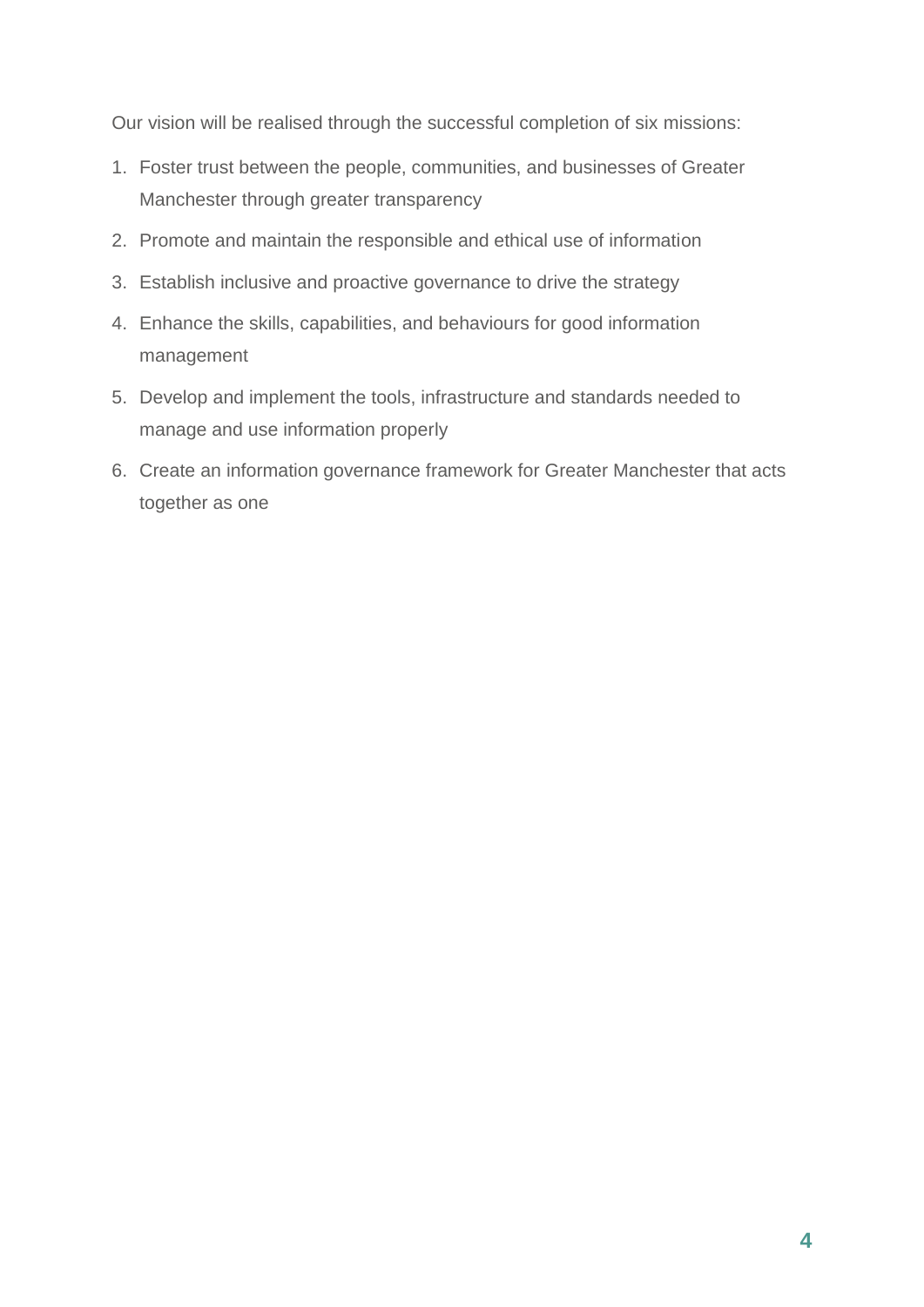# <span id="page-5-0"></span>**Our Vision**

We will create a better information ecosystem that realises the full potential of information; manages, shares, and uses information responsibly; helps to tackle our most serious challenges; and supports Greater Manchester's wider ambitions.

Information is a vital resource, not just for Greater Manchester's needs today but those of future generations. Collectively, Greater Manchester has an opportunity to do more and do better with the information we have. And it also has a responsibility to act ethically, treating information sensitively and securely. How we choose to manage, share, and use information shows the world who we are and what we stand for. We are a city region that is not afraid to do things differently with information, but not at the expense of doing the right things.

Greater Manchester faces many difficult, generational, and interconnected challenges:

- A **climate challenge**, in becoming a smarter, greener city region and responding to the impacts of climate change.
- An **equalities challenge**, in creating a fairer society.
- An **economic challenge**, in growing our economy, creating new opportunities for our young people, and ensuring that our residents can prosper.
- And a **health challenge**, in responding to and recovering from the effects of the coronavirus pandemic and improving the health and wellbeing of our residents.

We can only face these challenges by marshalling our resources and using them effectively. One of our biggest resources is information.

Now is the time to ensure we realise the full potential of that information.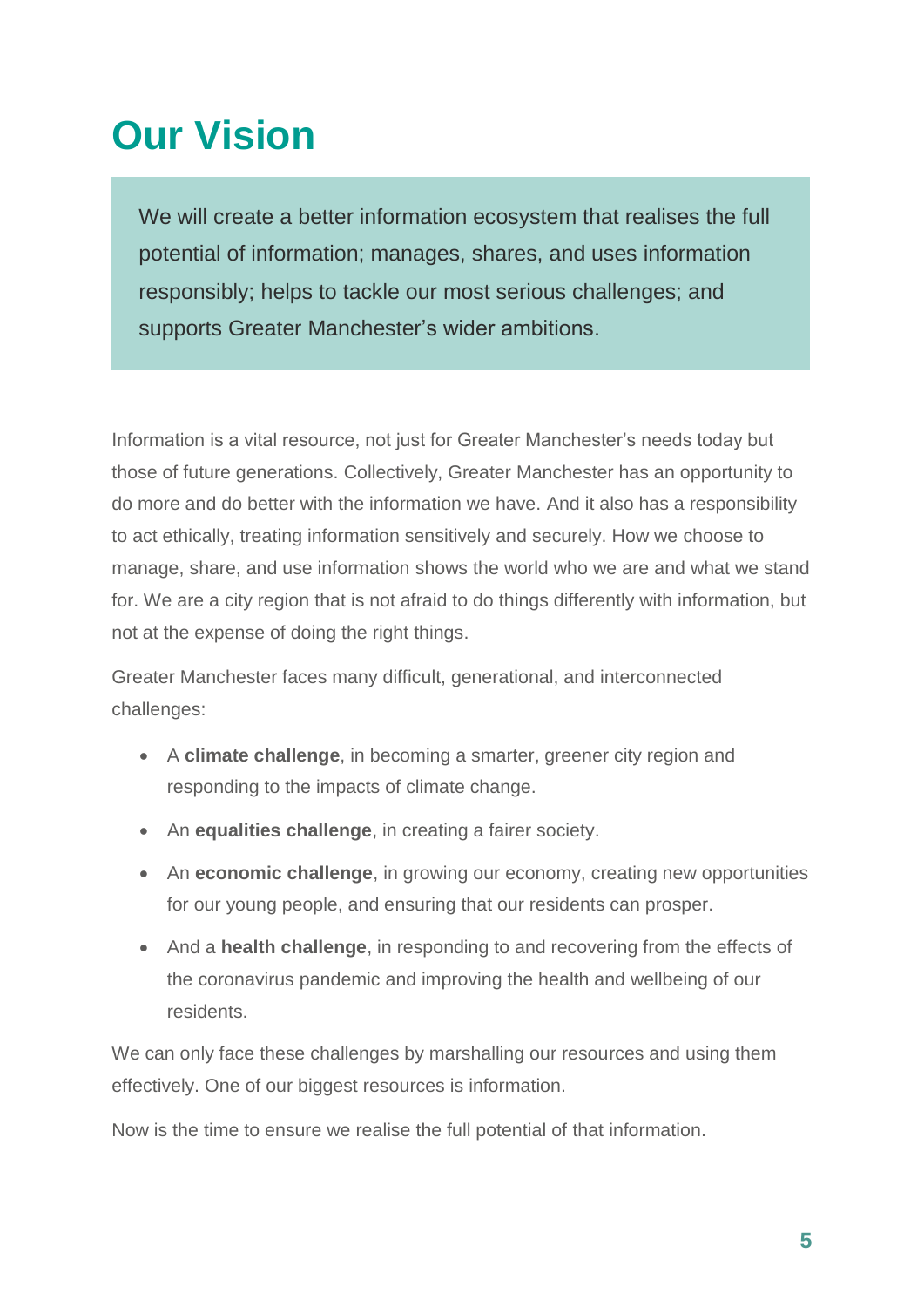Now is the time to shift our thinking, from information being a risk that must be managed, to being an asset that should be valued.

Now is the time for a better information ecosystem.

Greater Manchester's information ecosystem includes everyone – people, businesses, the public sector and the community and voluntary sector. In the face of events such as the COVID-19 pandemic, we cannot allow ourselves to work within the superficial safety of our own organisation's rules and boundaries. Indeed, we have a moral and legal duty to future proof our city region if a similar global crisis were to strike again.

To create a better information ecosystem, we must grow and support its three core components:

- **Our information environment** the processes, procedures, and legal requirements for managing, sharing, and using data, as well as the structures we have built, such as our ethical frameworks.
- **Our information society** the people working with information daily, from information governance professionals, to policymakers, to new product developers. These people are the core of our information ecosystem.
- **Our information economy** the businesses and organisations that use information daily to create new products and services, contributing to growth and prosperity.

Every day, we create, share, and use lots of information to make decisions that impact not only our lives, but also the lives of others. It is a complex and diverse ecosystem, but it is also uniquely placed to face these challenges and help to realise our ambitions.

As a city-region, we are small enough to work closely together and aim for common goals. And we are big enough to make a difference. That is why this strategy aims to use our information responsibly and effectively to help achieve our ambitions.

It aims to do this in three important areas: better management of information, better sharing of information, and better use of information.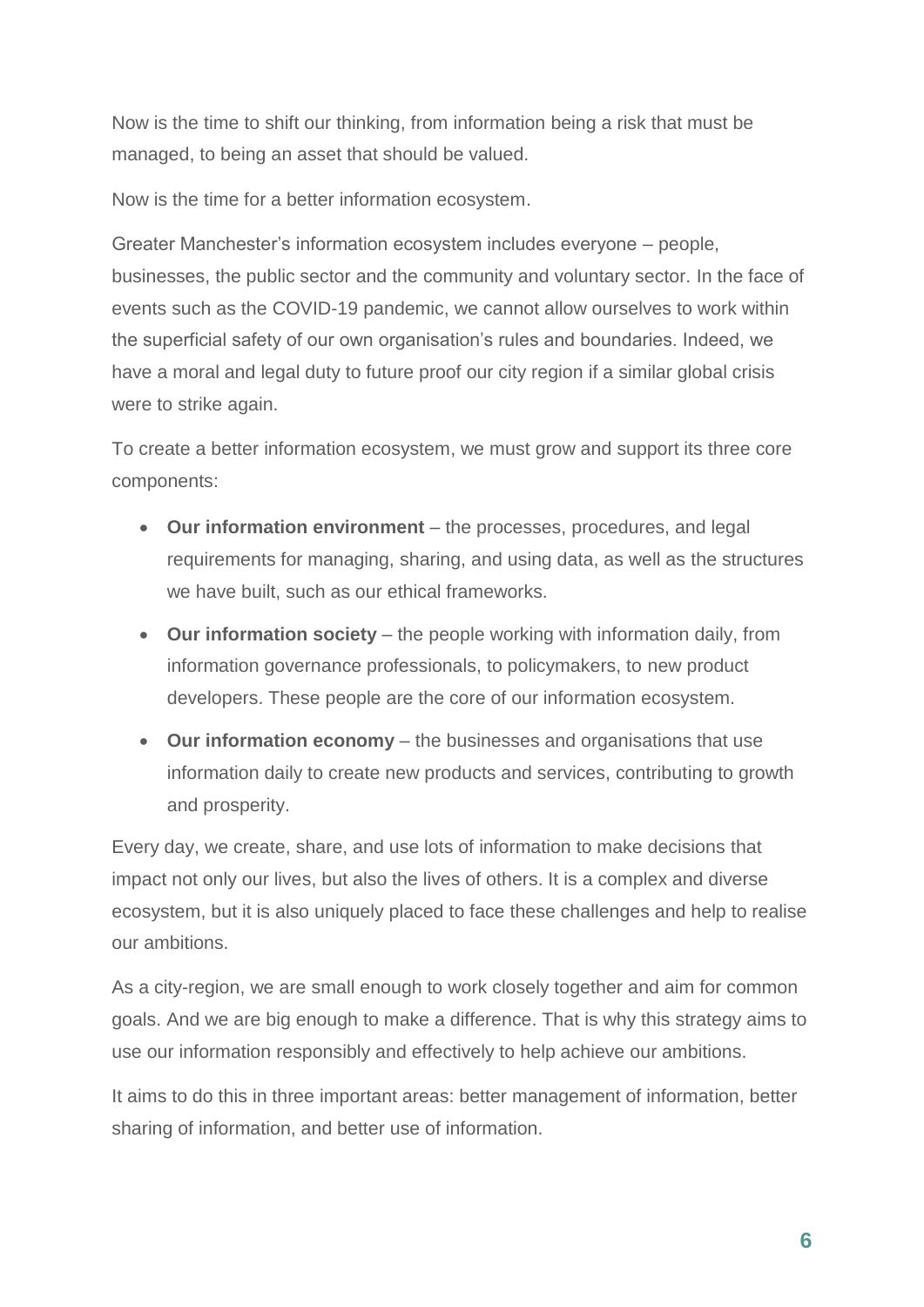We need to create a better information management system that reduces apprehension around information governance, simplifies and harmonises processes, promotes trust and engagement, is inclusive, and allows information to be linked and shared.

We need to improve the responsible sharing of information that is of value to the people of Greater Manchester and ensure that information flows to where it is needed.

We need to use information responsibly, aiming to reduce inequality, raise productivity, and respond to the needs of the people of Greater Manchester. And we must treat information as the asset it is, valuing it appropriately.

To achieve this vision, we will set ourselves six missions, underpinned by a range of principles that will direct how we deliver this better information ecosystem.

Together, we must build a better information ecosystem, to ensure we can create a greener, fairer, and more prosperous Greater Manchester. This strategy identifies how the public sector, in partnership with the people, communities and businesses of Greater Manchester, can make that happen.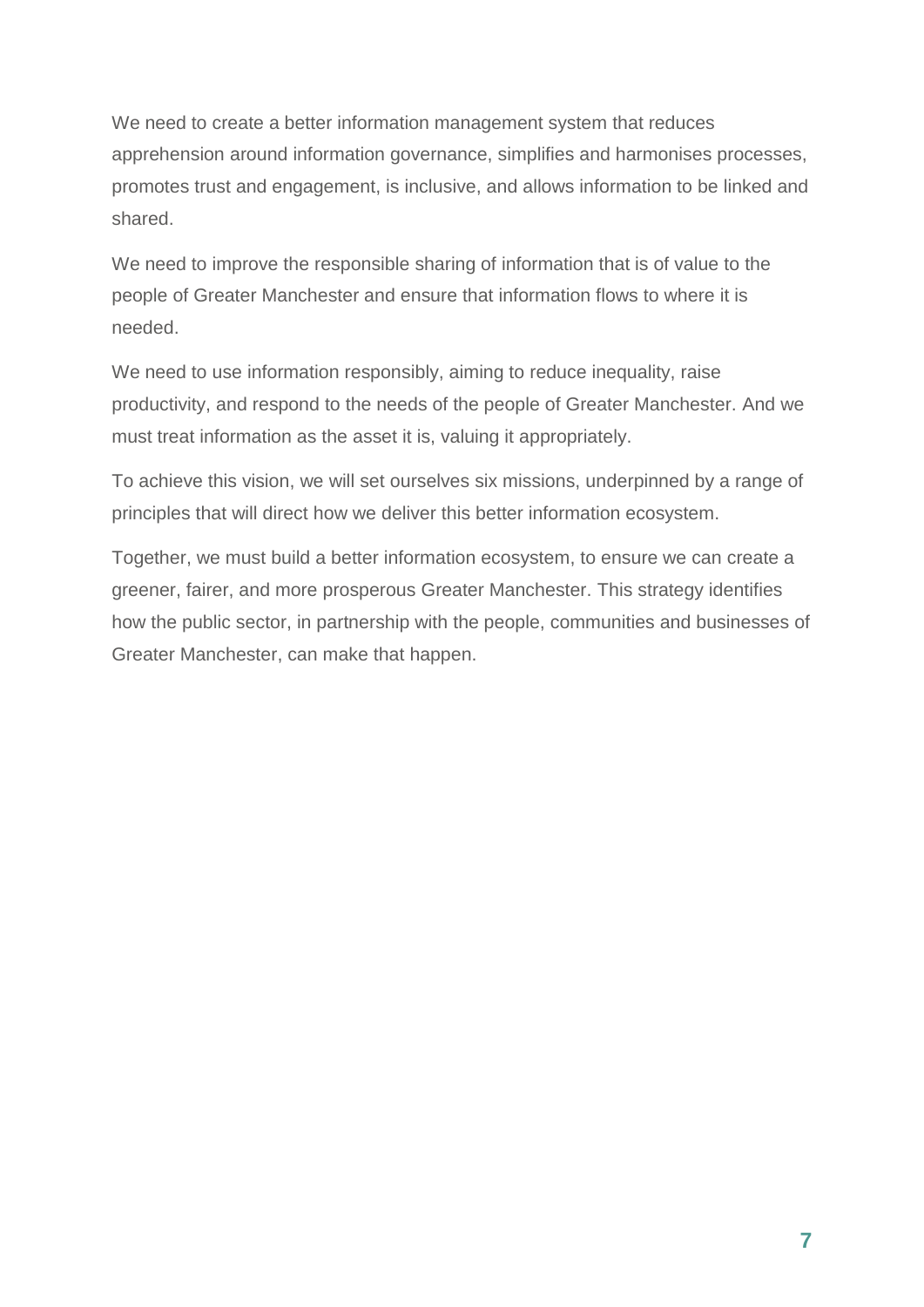



The diagram above illustrates a whole system working together to ensure that the right people have the right information at the right time, safely, securely, legally, and ethically. This is enabled by consistent approaches, skills, and inclusive engagement.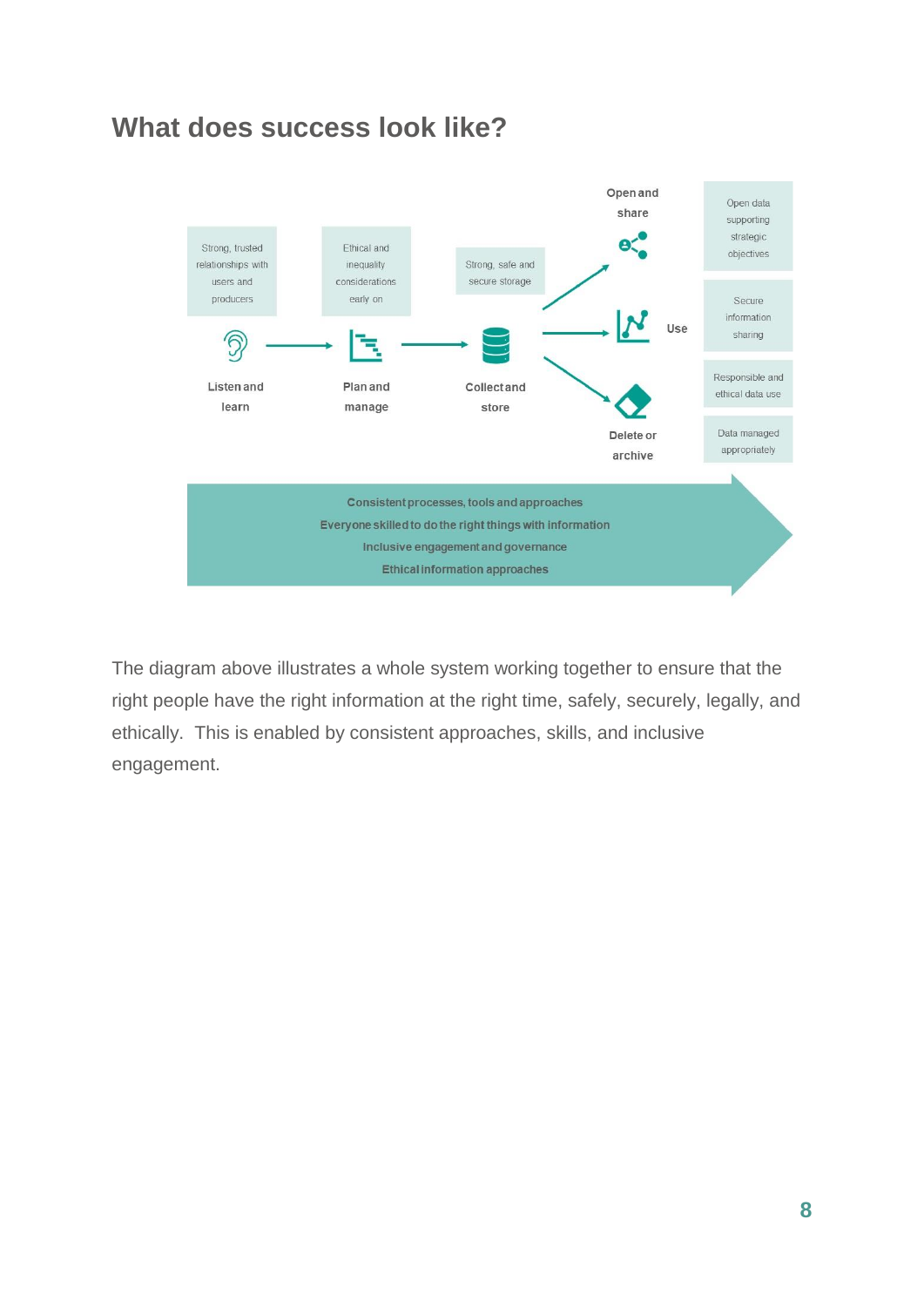# <span id="page-9-0"></span>**Our Information Principles**

Our vision will be supported by our information principles, which will guide our work:

- Doing the right things with information
- Valuing information
- Information-led decision-making
- Reducing inequality
- Forging strong relationships
- Building trust and confidence
- Fostering a culture of openness
- Empowering the workforce
- Connecting our work
- Doing things differently

### **Doing the right things with information**

We will protect the people of Greater Manchester by doing the right things with data, aiming to be as open as possible and as closed as necessary.

It is important to ensure we meet our legal and statutory obligations, to protect the people and businesses of Greater Manchester. This will mean that we can open more information for sharing and re-use while ensuring that information is used correctly, and people's rights to privacy are protected.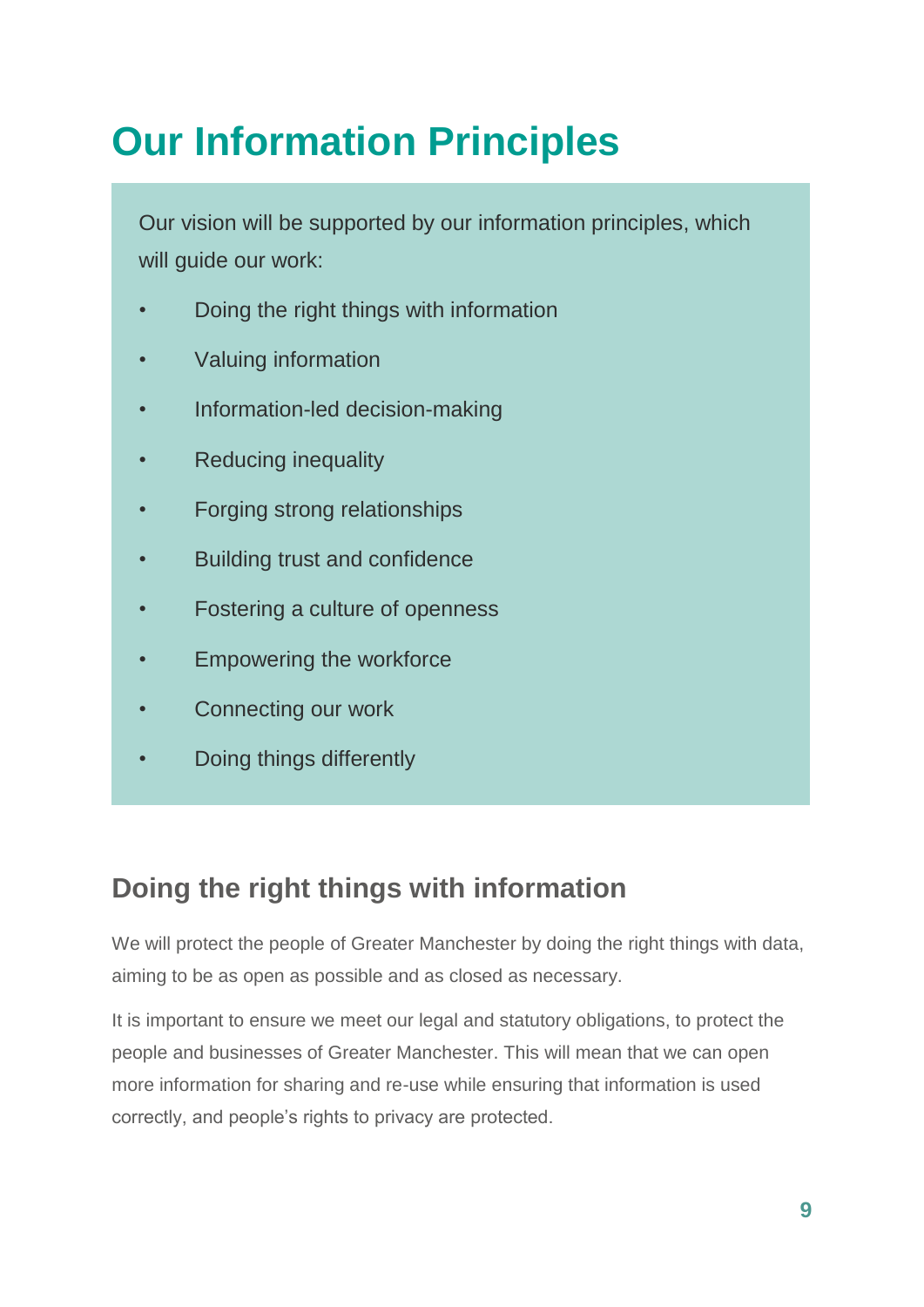## **Valuing information**

We will value information, acting responsibly and using it effectively to support the delivery of services for the people and businesses of Greater Manchester.

An important aspect of using data appropriately is to correctly value information. It is important that we change our culture to value information as an asset – to use it to its fullest potential, but also realise the wider value it can generate by sharing and reusing it. By doing so we can make better use of information and support the growth of the information economy.

### **Information-led decision-making**

We will ensure that information sits at the heart of decision-making, and as such that we explore how we can make information more visible, more open and of better quality, to aid better decision making.

For information to be effectively used, it needs to be interpreted, analysed, and published. This principle aims to ensure we make the most effective use of information in decision-making, by making information more visible wherever possible, sharing our analysis rather than simply data, and ensuring that the information we use is of high quality.

### **Reducing inequality**

We will always ensure information is used to reduce inequalities and raise inclusion so that everyone benefits from our work.

Inequality affects everyone. Reducing inequality is a key aim of all our work, and we should use information appropriately to tackle inequality, reducing exclusion and raising aspirations. Similarly, we will aim to reduce inequality by improving information accessibility.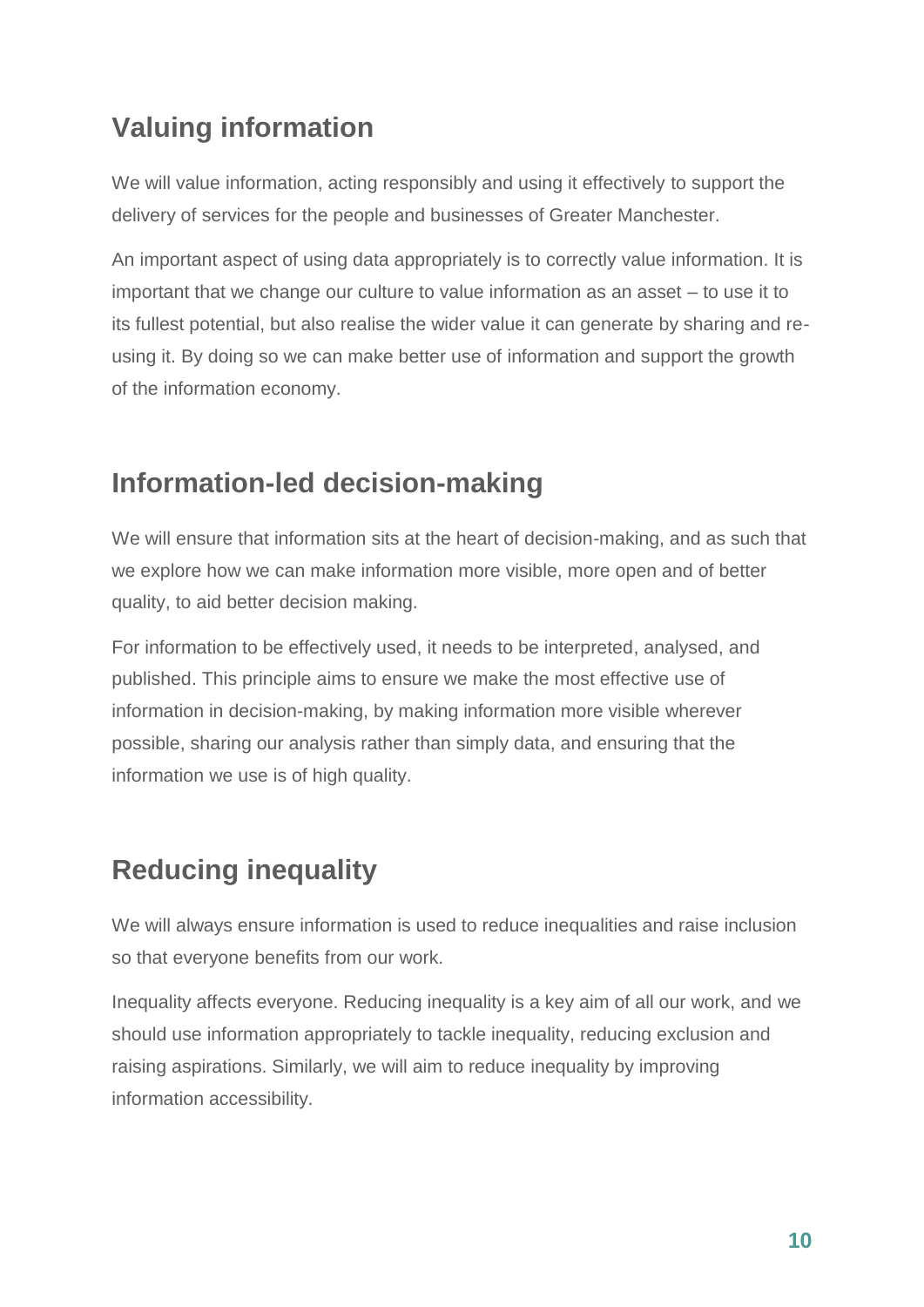### **Forging strong relationships**

We will forge a stronger relationship with the people of Greater Manchester, work closely with our business, voluntary and academic sectors, and function as one GM system.

The voices of information producers and users – people, businesses, academia and the third sector, in addition to the public sector – should be heard and included within discussions about how their information is used, and how they would like to use information. It is therefore vitally important that strong relationships - built on trust are forged, to gather and include these views.

### **Building trust and confidence**

We will work to gain and maintain the trust of the people of Greater Manchester, so that they will feel confident that their personal information will be managed appropriately by Greater Manchester organisations.

To form relationships and include all voices in how we manage, share, and use information, we must build trust and confidence in our approaches. Our work should show that we are doing the right things with information, communicating regularly to show what we are doing, and why we are doing it.

### **Fostering a culture of openness**

We will foster a culture of openness that not only meets our transparency obligations, but also goes further to support thriving people, places, and organisations in Greater Manchester.

Openness is not simply about transparency. It is about relationships, building trust and confidence.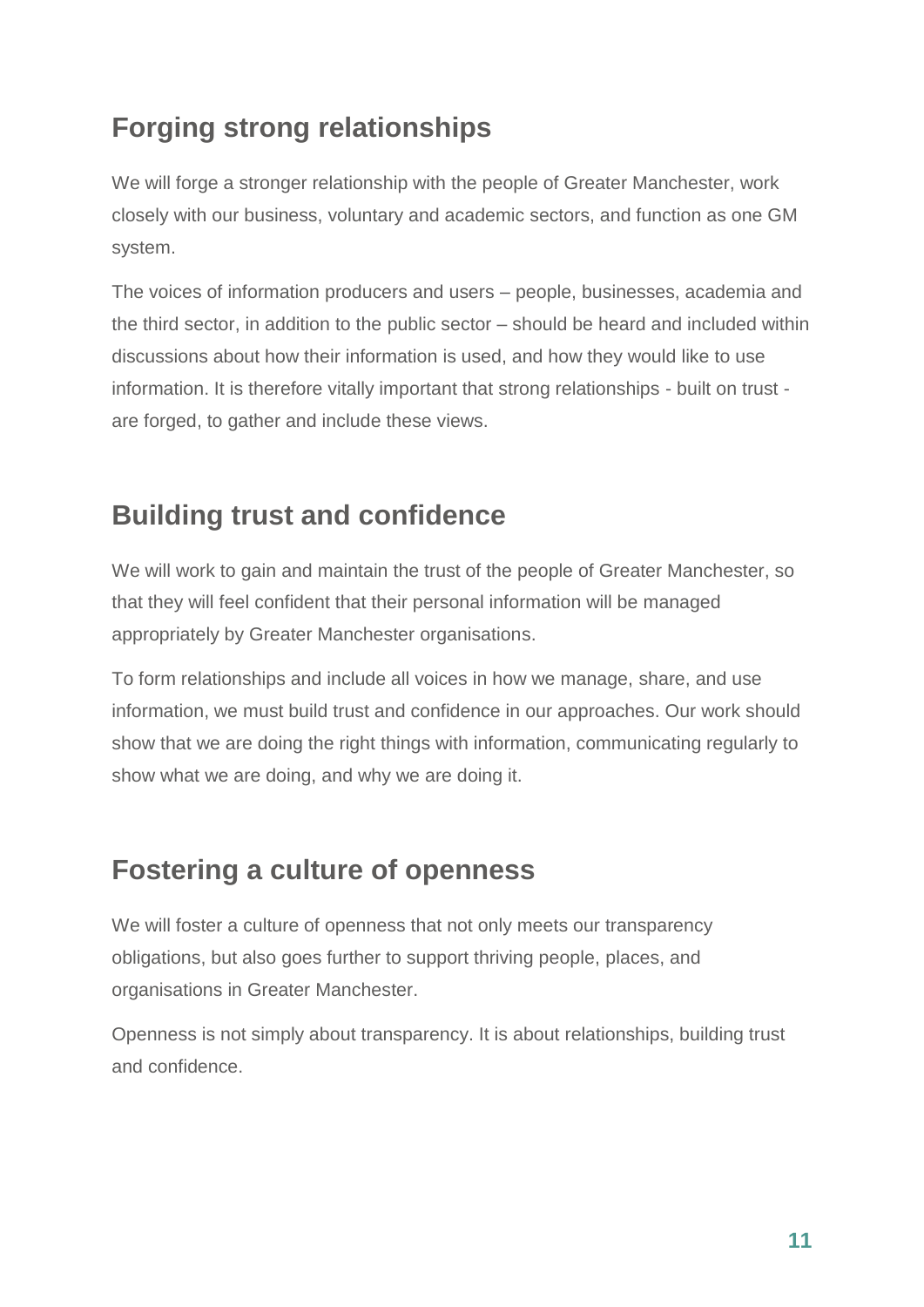### **Empowering the workforce**

We will empower the Greater Manchester workforce to feel confident in managing, sharing, and using information effectively.

All public sector workers need to understand their role in creating a better information ecosystem. This requires effective communication and ensuring that all workers have the necessary skills to understand and play their part in doing the right things with information.

### **Connecting our work**

We will connect our work across the city region, to aim for an ask once approach that supports better management, sharing and use of information for the people and businesses of Greater Manchester.

There is a range of good practice across the entire public sector in Greater Manchester. We need to learn from the best, implement and expand practices that work, and simplify structures and approaches. This requires a better connection between our work, stronger governance and overview, and wider sharing of what works.

## **Doing things differently**

We will use and build upon our devolved powers to do things differently in how we use information to support the people and businesses of Greater Manchester.

Ensuring we meet our legal and ethical obligations around information does not stop us from doing new, innovative, and exciting things with information. Good information management is about enabling better management, use and sharing of information. It is not about restricting innovative behaviour or developing new services and ways of working. We should always keep in mind new ways to work with information that truly benefit the people and businesses of Greater Manchester.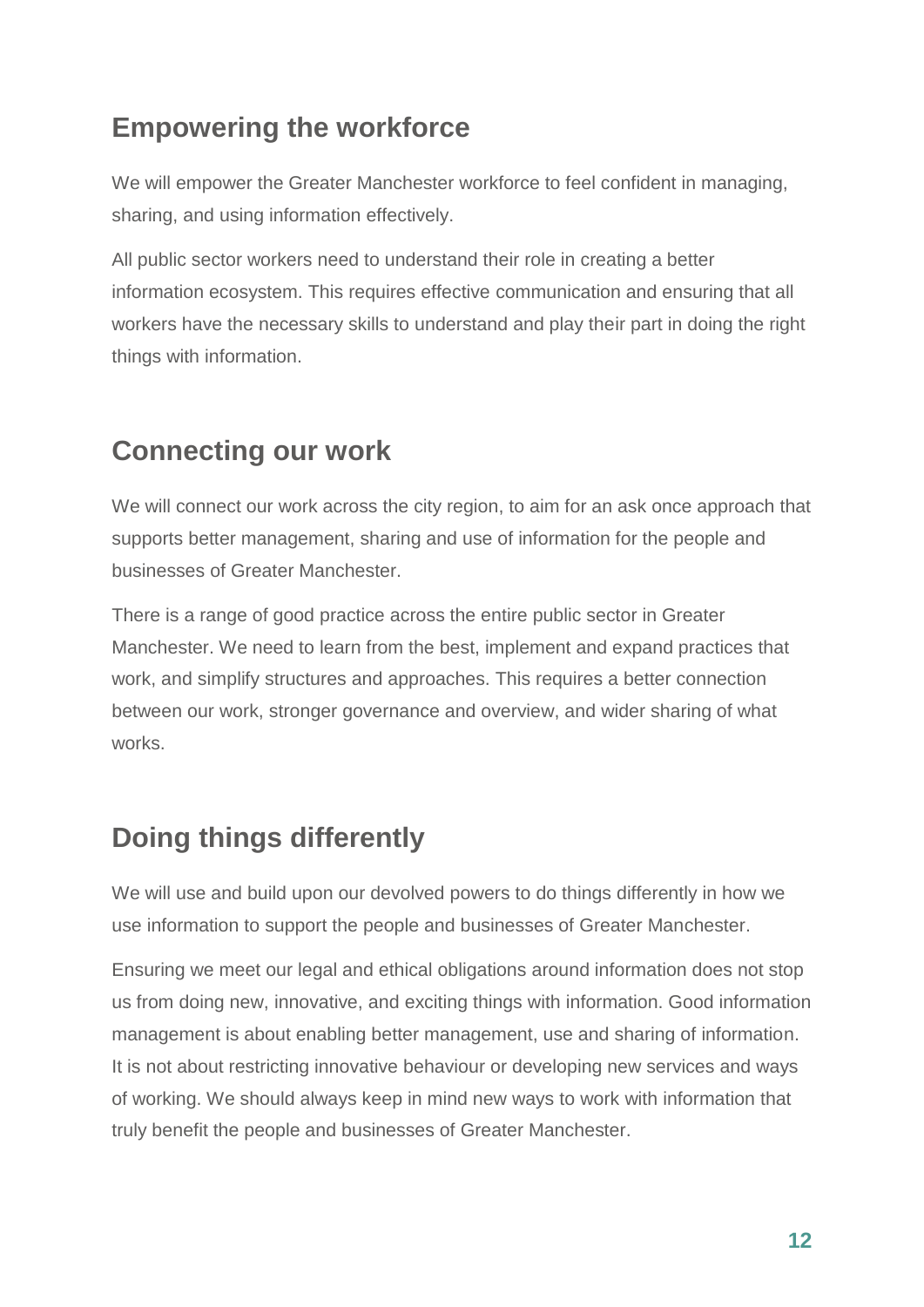## <span id="page-13-0"></span>**Our Missions**

Our vision will be realised through the successful completion of six missions:

- 1. Foster trust between the people, communities, and businesses of Greater Manchester through greater transparency
- 2. Promote and maintain the responsible and ethical use of information
- 3. Establish inclusive and proactive governance to drive the strategy
- 4. Enhance the skills, capabilities, and behaviours for good information management
- 5. Develop and implement the tools, infrastructure and standards needed to manage and use information properly
- 6. Create an information governance framework for Greater Manchester that acts together as one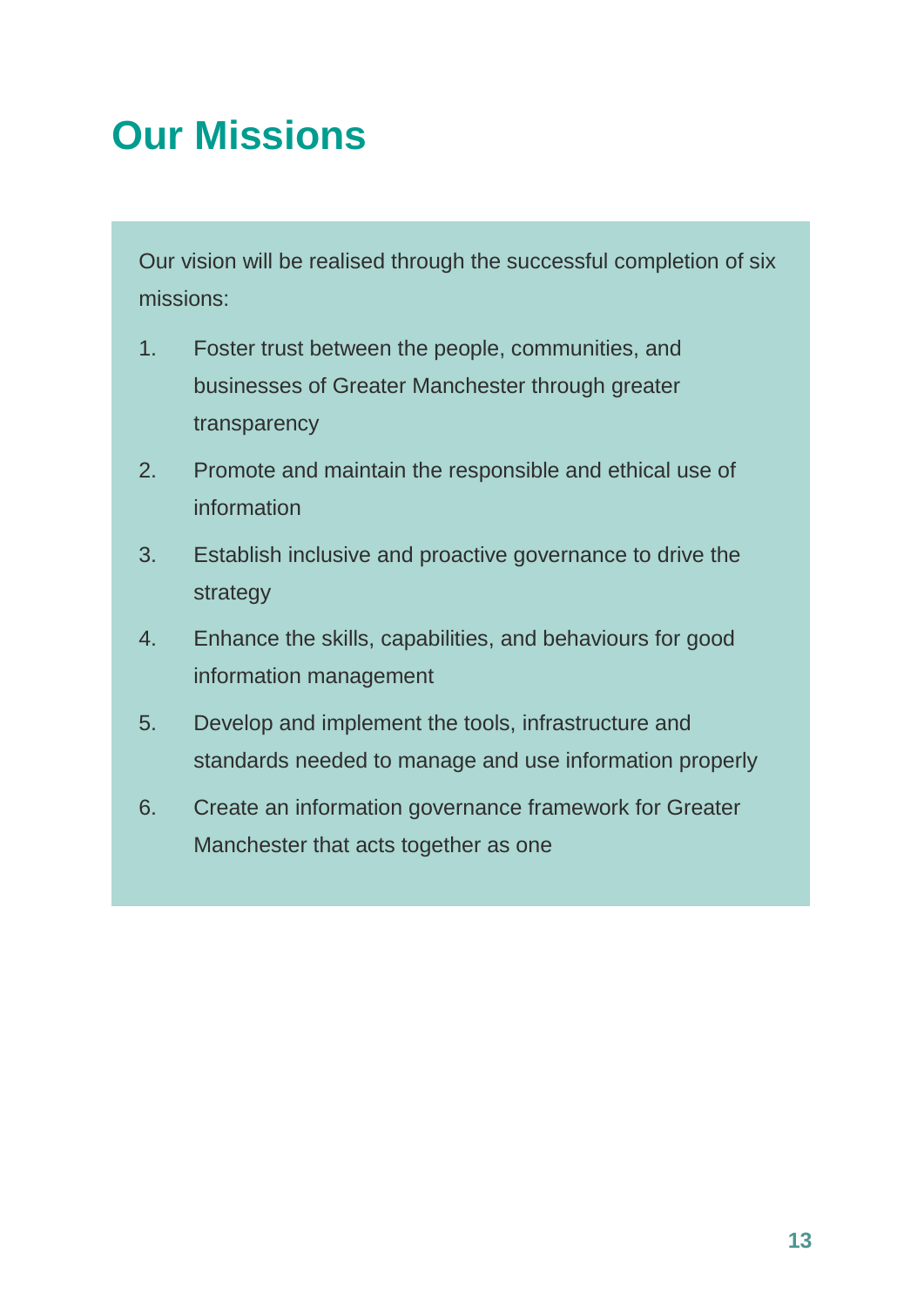## <span id="page-14-0"></span>**Mission 1: Foster trust between the people, communities, and businesses of Greater Manchester through greater transparency**

Trust is essential to delivering better public services – public trust and trust between data sharing organisations. The public's awareness and trust in the public sector's use of their data varies between organisations. Individuals, families, and businesses need to trust in the organisations and people making those decisions. That trust is built through openness, transparency, and an understanding that Greater Manchester's public sector organisations will do the right things with their information. With greater trust, people and businesses are more likely to engage with public services.

A range of work has taken place across Greater Manchester to enhance public understanding and awareness of how data is used, including work with Troubled Families, supporting school readiness, use of the Adult Social Care dataset and others.

- Actively engaging with GM organisations and residents on the Government's recent Data Protection regime consultation, with local events with partners and stakeholders.
- Supporting the expansion of Open Data Manchester's Declaration for Responsible and Intelligent Data Practice.
- Explore the development of a GM algorithm register, focusing on data's impact on people, not the complexity of the technology involved.
- Exploring how increasing openness in public sector information can enhance trust and build new relationships with individuals, families, and businesses.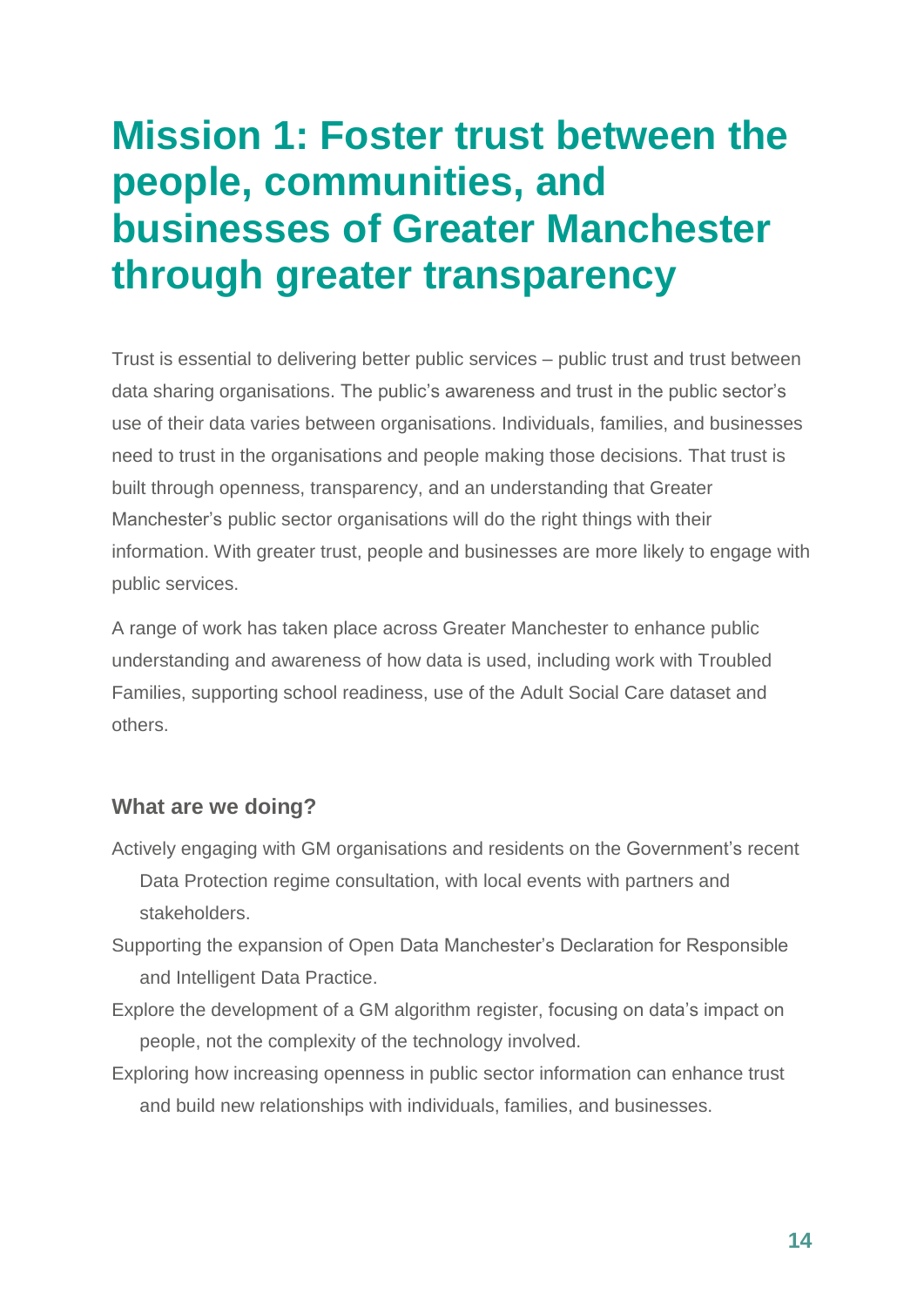## <span id="page-15-0"></span>**Mission 2: Promote and maintain the responsible and ethical use of information**

Data ethics is an emerging set of practices and behaviours around the governance of data and data-driven technologies that are aligned with the public's expectations of ethical practice. The regularly changing nature of data, technology, and public opinion means that data governance works best when it is derived from a set of principles that are clear to the public and guide decisions.

Identifying and addressing data ethics challenges which may arise, while also deliberating with citizens to understand what is publicly acceptable, is what leads to being trustworthy. Similarly, organisations need to be supported in their openness – creating and maintaining the relevant infrastructure to make information open to the people and businesses of Greater Manchester. Enhancing openness can also support the public sector to ensure it maintains and improves the responsible and ethical use of information.

This mission should aim to put in place the right ethics processes and procedures to support better and more responsible use of information. Furthermore, it should actively promote Greater Manchester as a responsible and ethical city region, building trust, and helping to support the growing cybersecurity industry.

- A Local Data Review of the open data ecosystem in Greater Manchester sought to comprehensively understand how data was being used by public sector and other organisations in the area, and what could be done to create more public value from it.
- Exploring ethical data governance through lead projects with the Centre for Data Ethics and Innovation (CDEI).
- Develop a pan-GM Information Sharing Agreement (ISA) for multiple disadvantage through the Changing Futures programme.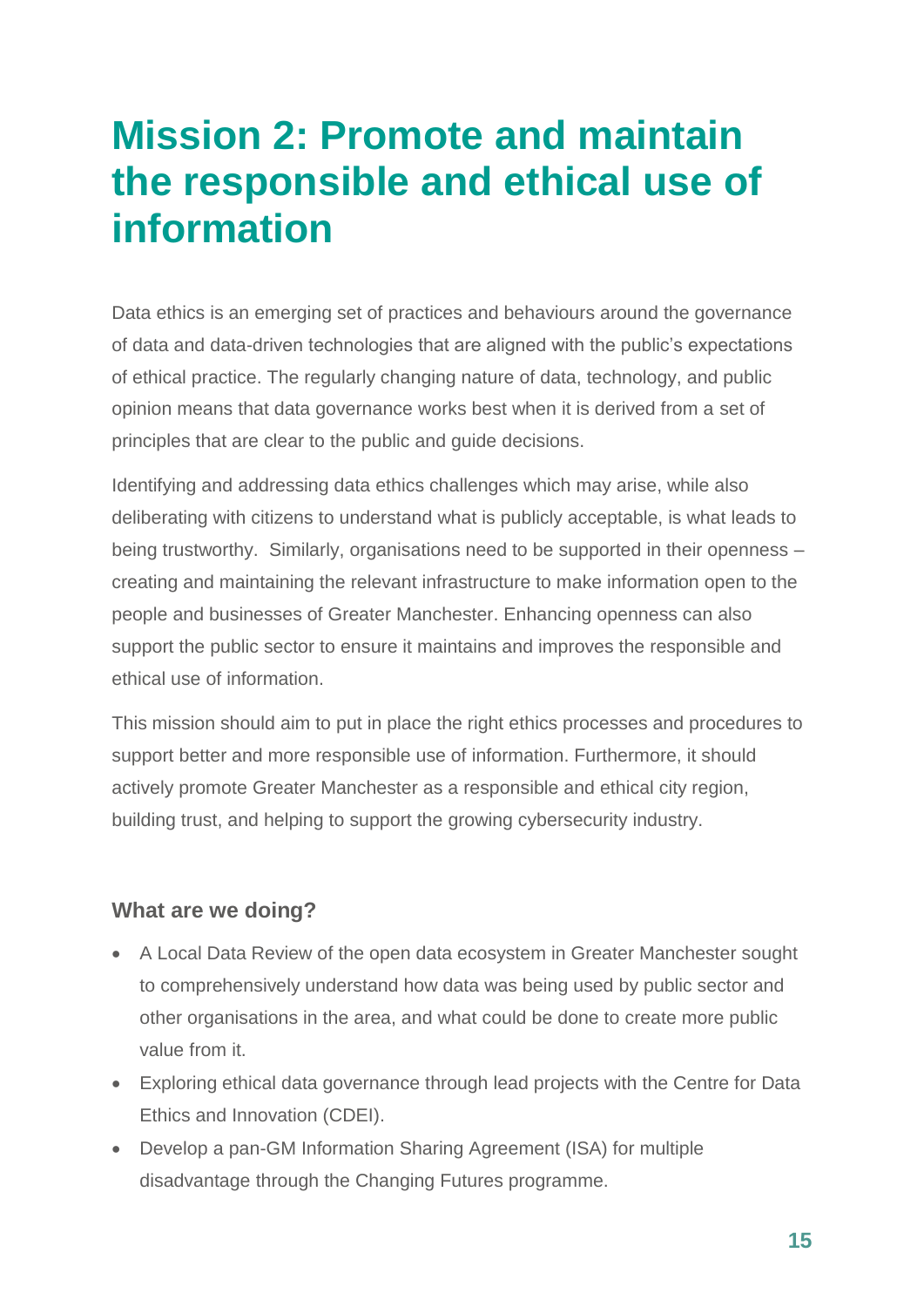## <span id="page-16-0"></span>**Mission 3: Establish inclusive and proactive governance to drive the strategy**

Information impacts on all parts of the GM system – from our legal responsibilities, through our security procedures, to how we use that information to make better decisions. This mission seeks to make governance of information as inclusive as possible, and be proactive in supporting openness, responsibility, and the valuing of information.

National legislation makes no reference to data and technology use at the local level: the Cities and Local Government Devolution Act 2016 does not contain provisions directly related to data, data protection or information governance; and the Digital Economy Act contains few references to local authorities, and these are limited to duties such as management of civil registrations. Greater Manchester is therefore in the position of needing to use the powers it has in health and social care, transport, economic development, policing, and many other areas, to convene discussion and direction of local data collection and use into a system that governs often sensitive information for the benefit of local citizens.

- Taking forward the Centre for Data Ethics and Innovation's (CDEI) strategic advice on Greater Manchester's data governance.
- Reviewing partnership governance in Greater Manchester to ensure it is fit for purpose to drive the delivery of the GM Information Strategy.
- Greater Manchester housing providers are collaborating to develop a consistent data governance framework.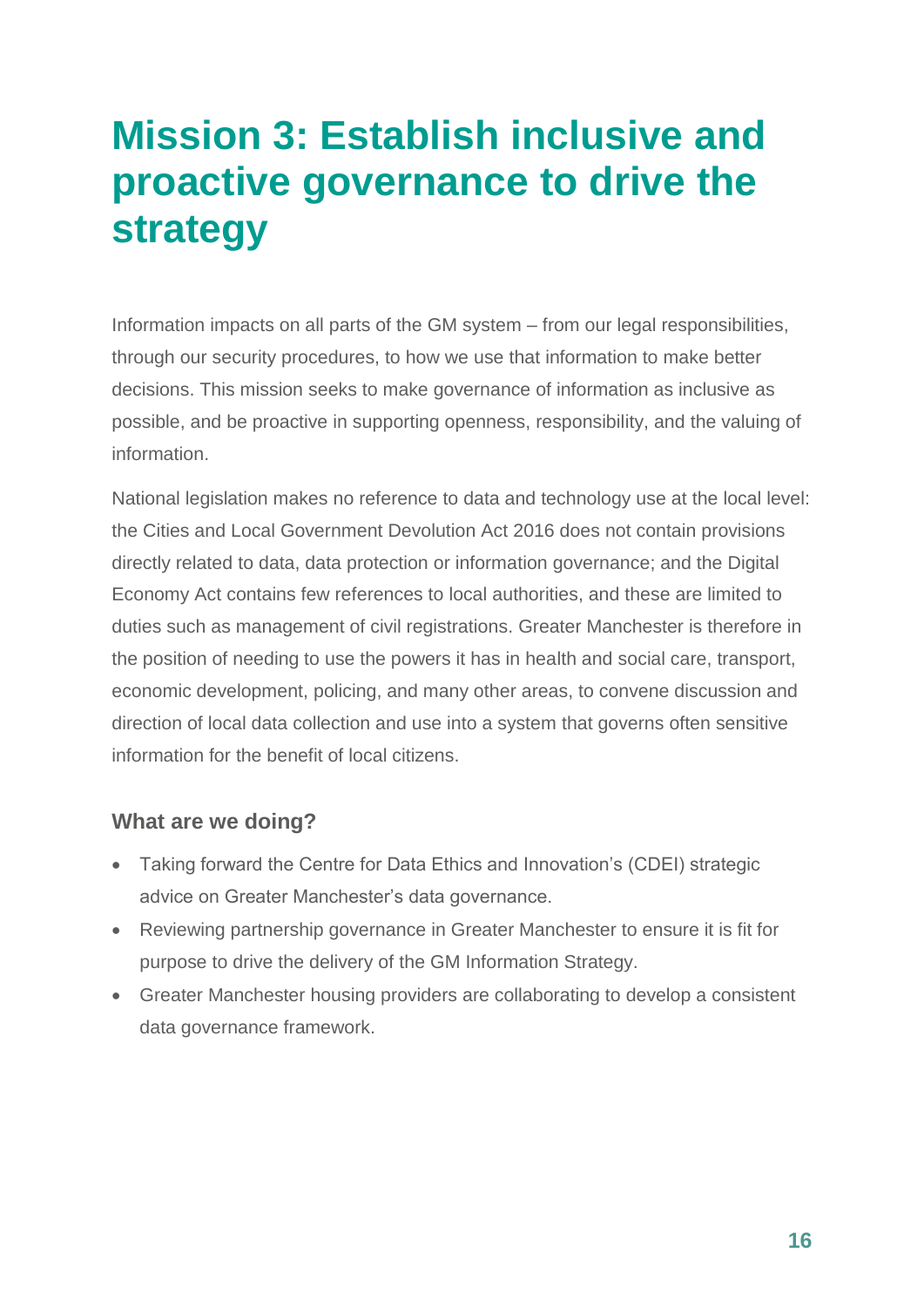## <span id="page-17-0"></span>**Mission 4: Enhance the skills, capabilities, and behaviours for good information management**

People need to feel confident – at all levels – in the management, sharing and use of information in Greater Manchester's information ecosystem. This mission therefore has both a public and an organisational focus – raising the knowledge and awareness amongst our residents, businesses, and organisations of what good information management looks like; and ensuring we have the right skills, capabilities, and awareness to deliver that.

- Leading the development of a new national Data Protection and Information Governance Practitioner Apprenticeship with the Institute for Apprenticeships and Technical Education to strengthen recruitment, development, and retention.
- The GM Responsible Tech Collective is developing a replicable place-based and community-led model for responsible tech engagement through its Citizen-led Security Standards project.
- Supporting VCSE workforce development on information governance through the delivery of training.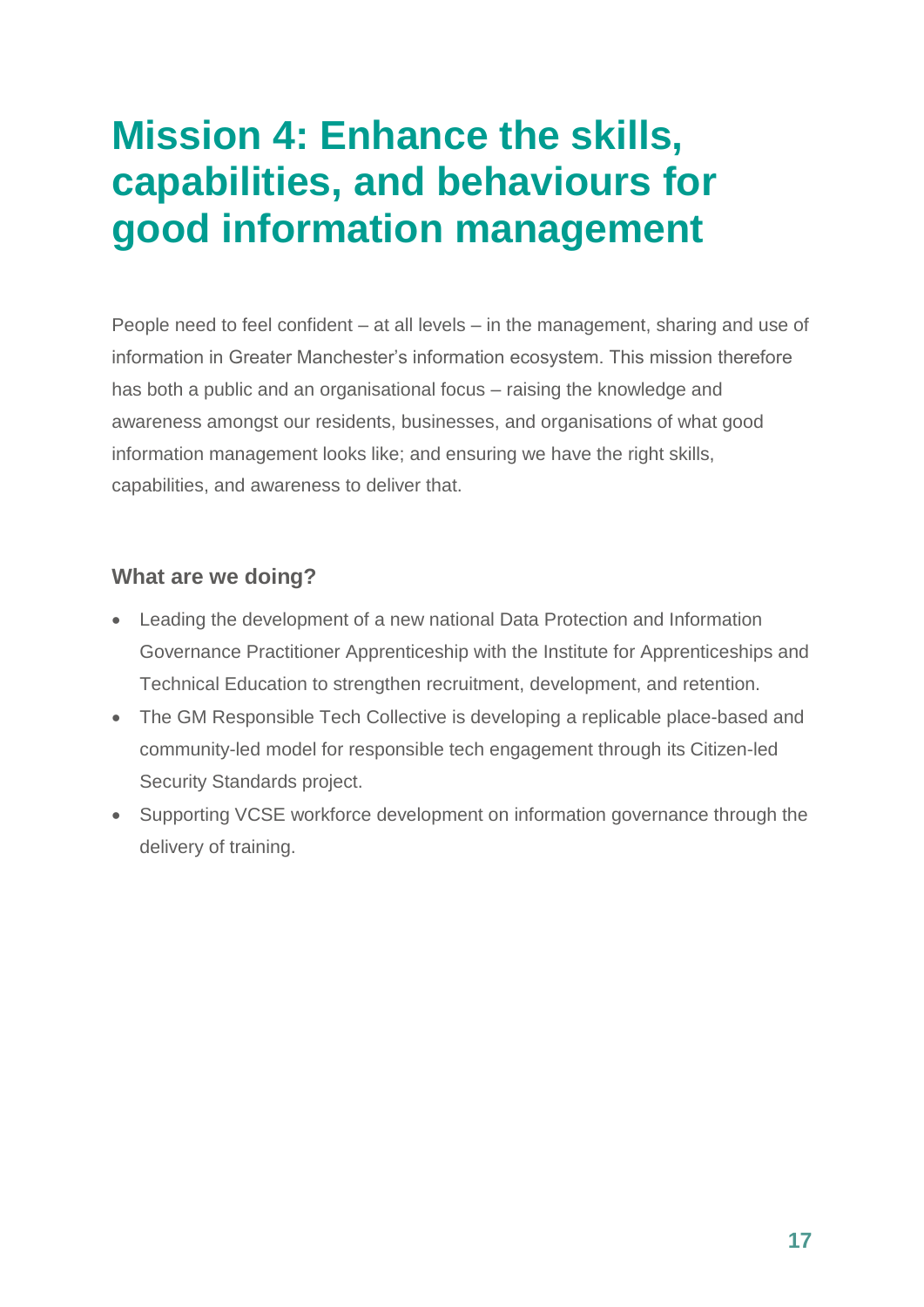## <span id="page-18-0"></span>**Mission 5: Develop and implement the tools, infrastructure and standards needed to manage and use information properly**

To build a good foundation for our information ecosystem, we need the right tools, infrastructure, and standards in place. Standards ensure consistency and can help everyone to better use and understand information. Infrastructure helps us to share and manage information. And tools help us to use and interrogate information, to fully realise its value.

This mission aims to develop the right information tools for Greater Manchester built on user experience and best practice. These tools will help to better identify need, support transparency, improve the confidence of the workforce, and support an enabling approach to information governance.

An example is Mapping GM, which brings together geospatial data about Greater Manchester. Through a range of maps, the website makes this information open to use for all, with most of the data freely available to download. Similarly, the development of a new Digital Data Protection Impact Assessment (DPIA) tool is one example where the development of consistent tools and resources can make managing and sharing data easier.

Having the right data infrastructure in which to share information for digital public services is critical. It is vital that digital innovation can be delivered efficiently and safely to ensure it is sustainable. Data collection, storage, and computational analysis solutions are new technologies that will have applications in many domains.

But this all rests on good, well-maintained, and consistent standards. In the same way that standards can ensure people receive the same level of care, or that goods and services are of good quality, information standards can also improve our lives. They can ensure that your salary goes directly to your account, and they can ensure your food delivery comes to the right address. For the public sector, information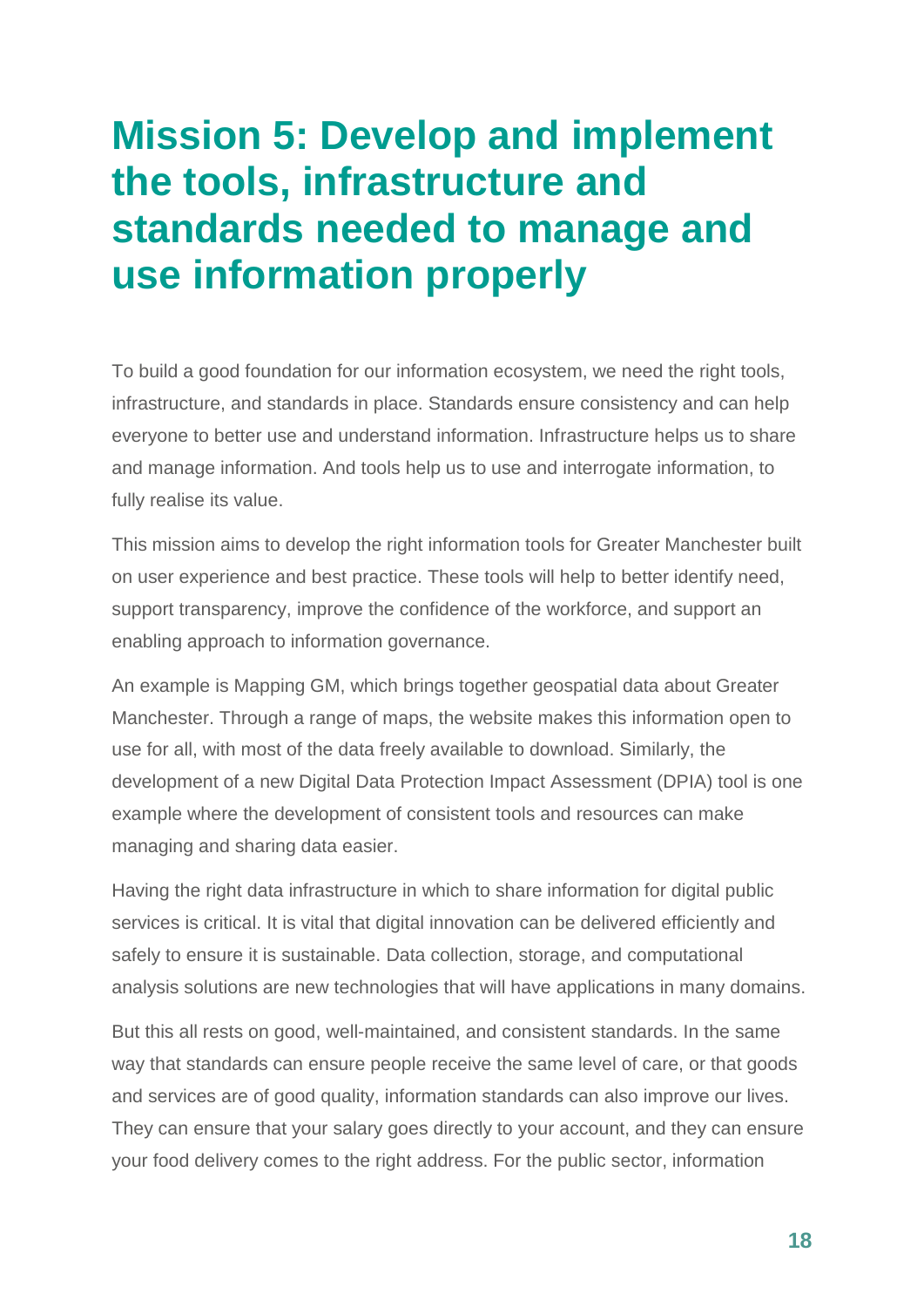standards can help support greater transparency, and can provide consistent open data for businesses to build new products and services.

- Deploying a Digital Data Protection Impact Assessment (DPIA) tool that has been developed with national partners, initially in the GMCA and to be promoted across the city region.
- The voluntary, community and social enterprise (VCSE) sector is working with micro- , small- and medium-sized voluntary, community and social enterprises to develop their own information governance tools and resources.
- Ensuring that relevant GM organisations continue to meet the requirements of the NHS Data Security and Protection Standards.
- Developing and putting in place new data standards for open data in Greater Manchester, focused on transparency and supporting new business development.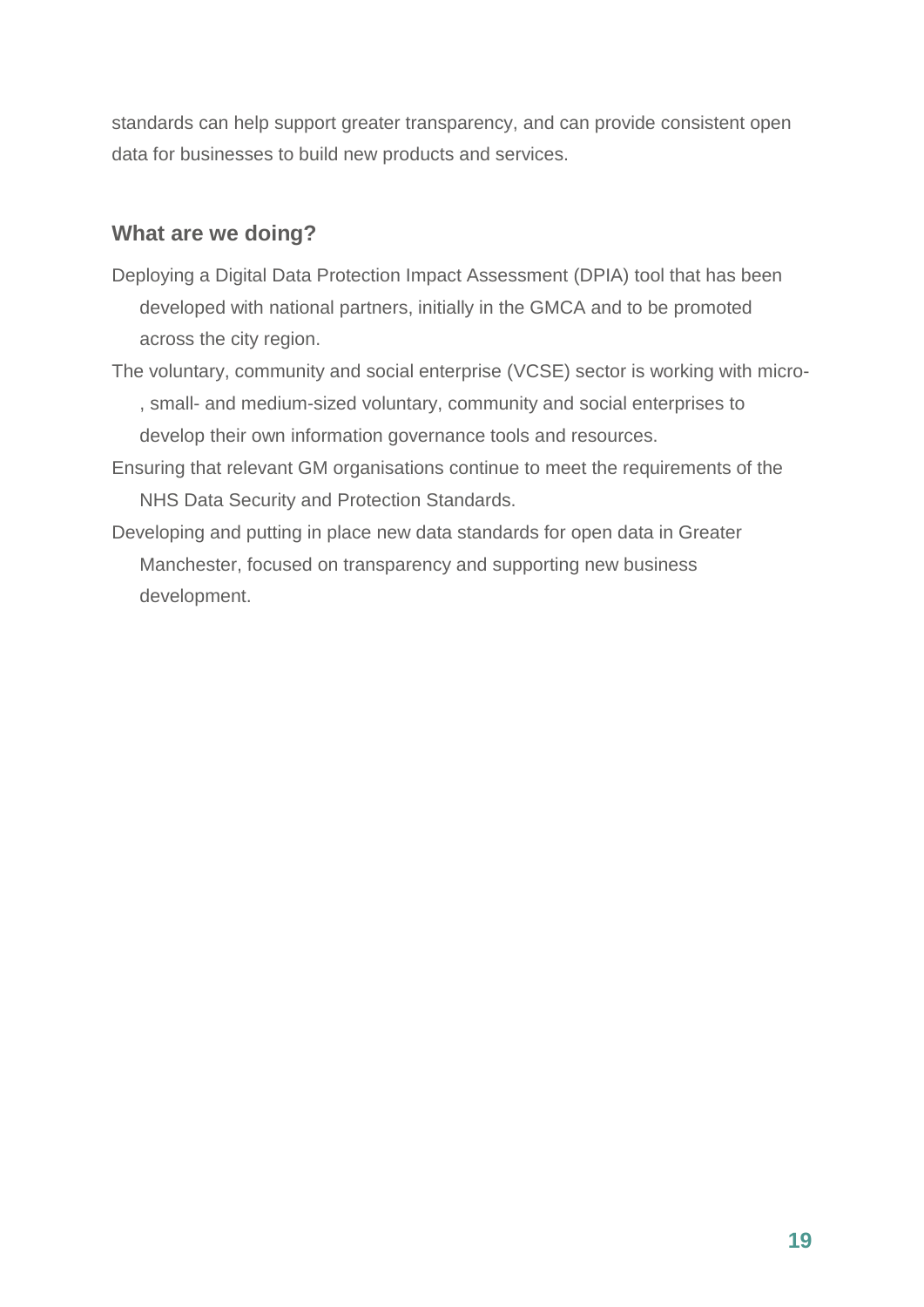## <span id="page-20-0"></span>**Mission 6: Create an information governance framework for Greater Manchester that acts together as one**

To manage, share and use information effectively, public services need to have consistent information governance policies and practices.

Information governance refers to the management of information at an organisational level. Compliance with the Data Protection Act and UK General Data Protection Regulations are important elements of a wider framework that includes data collection and use, transparency, contracts and agreements, records management, business useful data, DPIA, individual rights, training and awareness, policies, and procedures.

This mission is about ensuring that our information governance work is aligned through a shared framework for understanding the actions, roles and tools needed at each stage of the Information Governance process for data collaboration projects. This mission will require joint working and the development of a well-informed and confident workforce.

- Working with GM Local Authorities to strengthen shared ways of working, policies, and tools to enable effective information assurance for projects.
- Providing assurance to major GM programmes and projects, such as supporting Troubled Families, the development of a Clean Air Zone, and public transport ticketing reform, to ensure people's information rights are fully protected.
- Establishing a single, shared Information Governance service for the GMCA and **TfGM**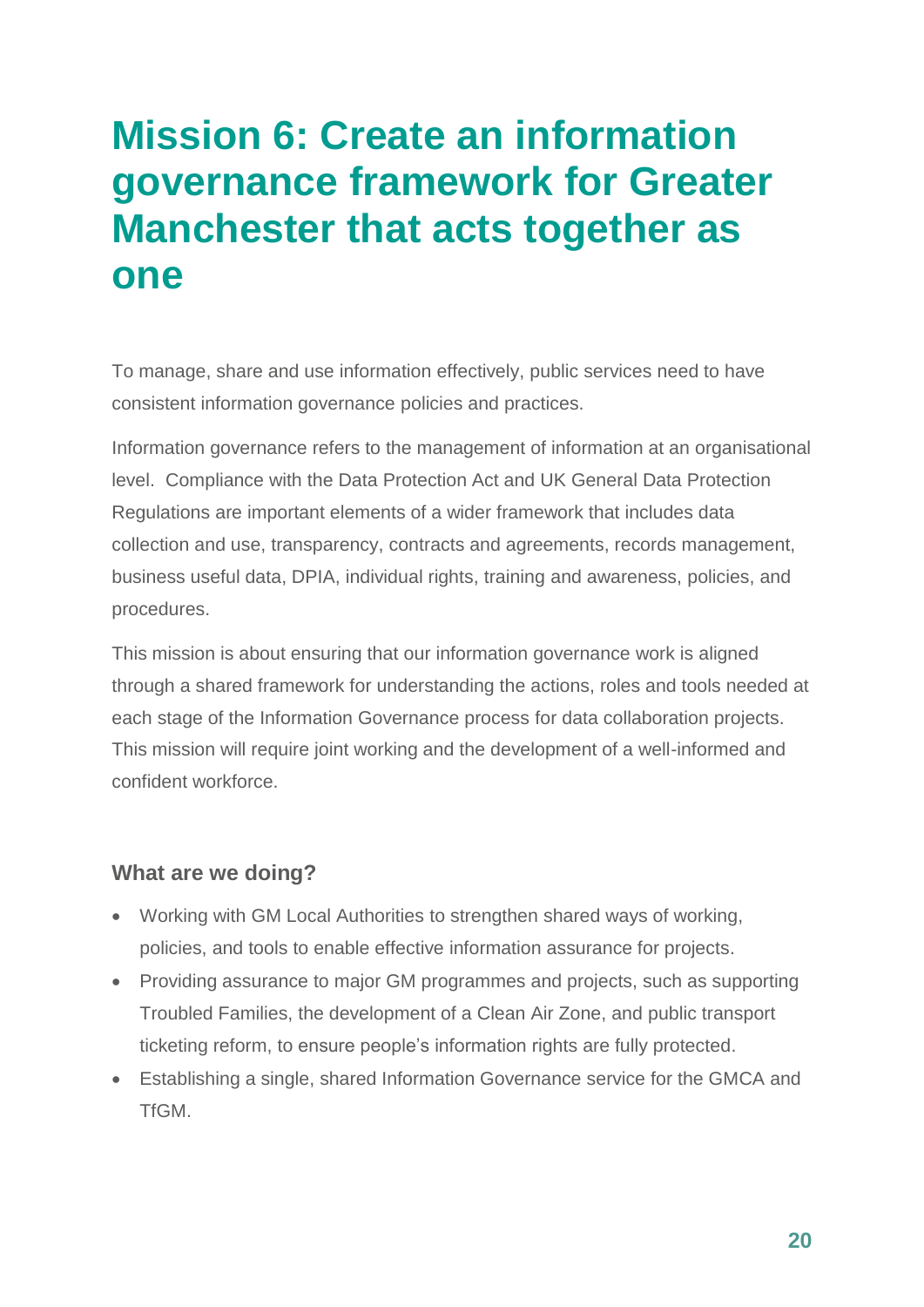## <span id="page-21-0"></span>**What does this strategy mean for you?**

### **Are you a resident of Greater Manchester?**

This strategy sets out how we will listen to you, building relationships with you, and gain your trust and confidence in our management of your data. We will use your data correctly, and make sure that – only where we can – we deliver the best public services to you, informed by your information.

### **Are you a business?**

Many businesses build products and services based on public sector open data. Ensuring that data is findable, accessible, interoperable, re-usable and, above all, excellent quality, can help businesses to build new products and services on the back of it.

We will put information at the heart of our decisions, supporting you through challenges in the best way possible. We will engage with you regularly, understanding your information needs and working closely to realise the full potential of information. You will be able to rely on our open data and build products and services on top of it.

### **Are you a part of the public sector?**

Public service transformation requires information about those services, how they operate, and what information is collected. Data sharing enables the collaboration needed to deliver place-based, person-centred services. While providing the right information at the right time can help make better decisions, the public sector itself needs to become better users of its own data.

We will put in places the tools, processes, infrastructure, and support that you need to do your job properly. Good information management is everyone's responsibility, and we will provide the guidance and leadership to make that happen.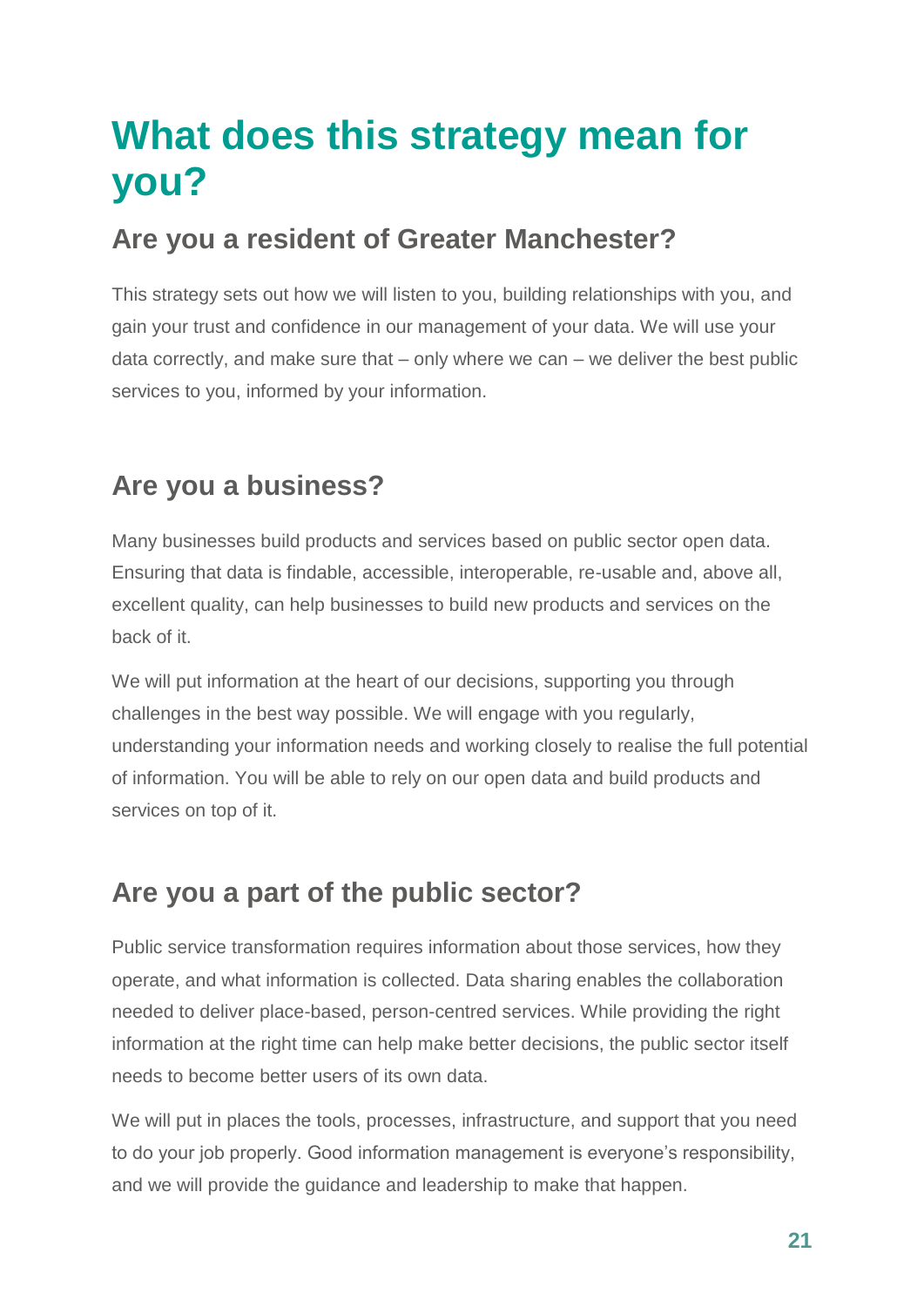## **Are you part of the voluntary, community or social enterprise sector?**

We want to ensure you have access to the information you need to make decisions about the products and services you provide. Whether it's identifying a new opportunity, or ensuring your clients are well-supported, we aim to consider your information needs in our plans for open information.

## **Are you an academic or researcher, hoping to work with information about Greater Manchester?**

Information can help foster innovation and growth, as well as highlight new and better ways of working for the public sector. We want to develop a stronger relationship with academia for cooperation around joint research projects.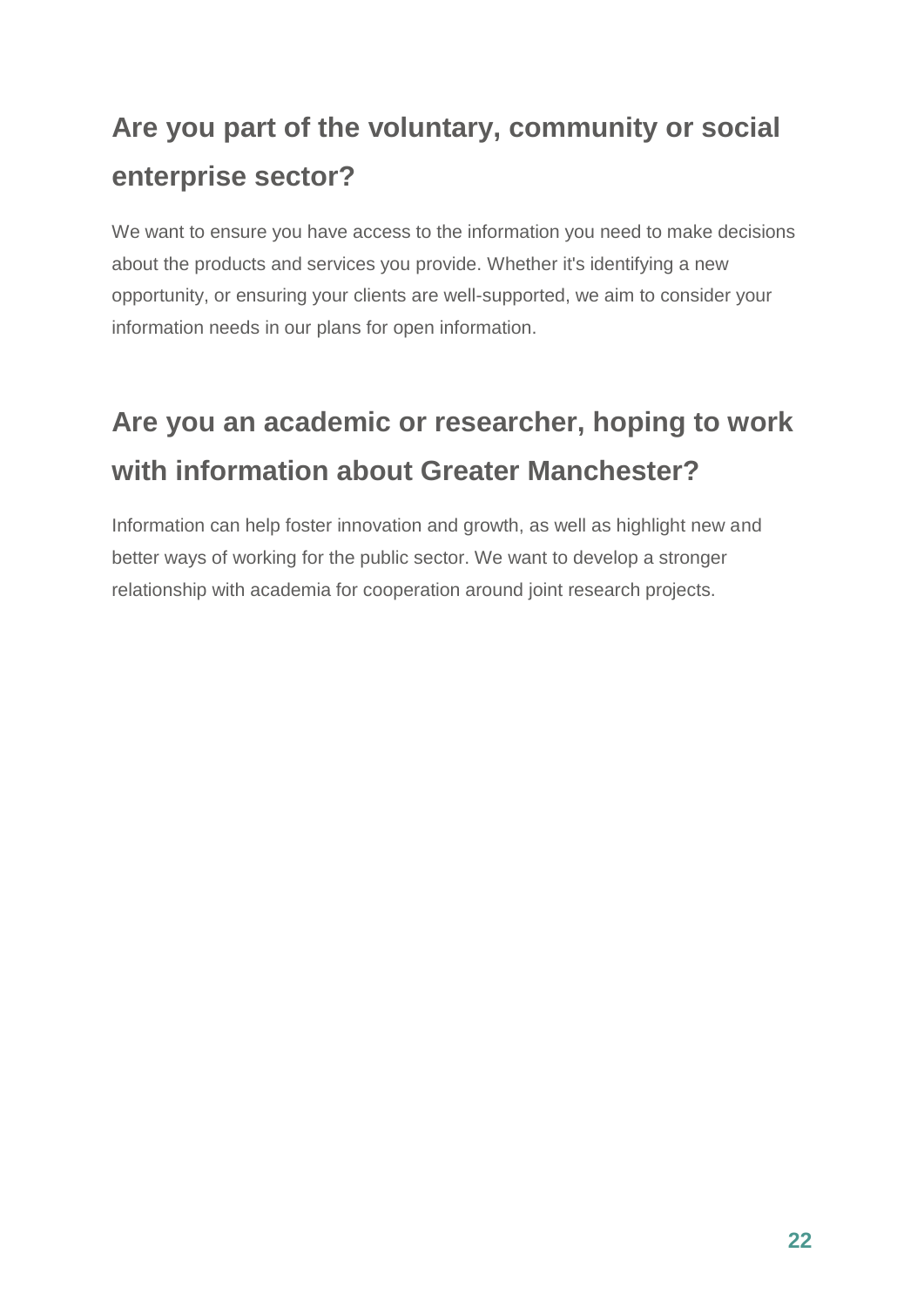# <span id="page-23-0"></span>**Our Next Steps**

For Greater Manchester to achieve its ambitions we need the information ecosystem to work together. That is why this strategy will the form the basis of an open and transparent action plan, that aims to deliver the strategy.

We will continue to build effective collaboration with the public sector, business, academia and voluntary, community and social enterprises.

Laying the right information foundations now will create an effective, safe, and secure information ecosystem, and enable existing and future strategies to be realised.

This means inclusive partnership and meaningful collaboration, an open engagement approach and the development of a shared delivery programme for Greater Manchester.

This approach will enable us to provide public trust and confidence, information security confidence, robust and proportionate data governance and transparency around ethical issues.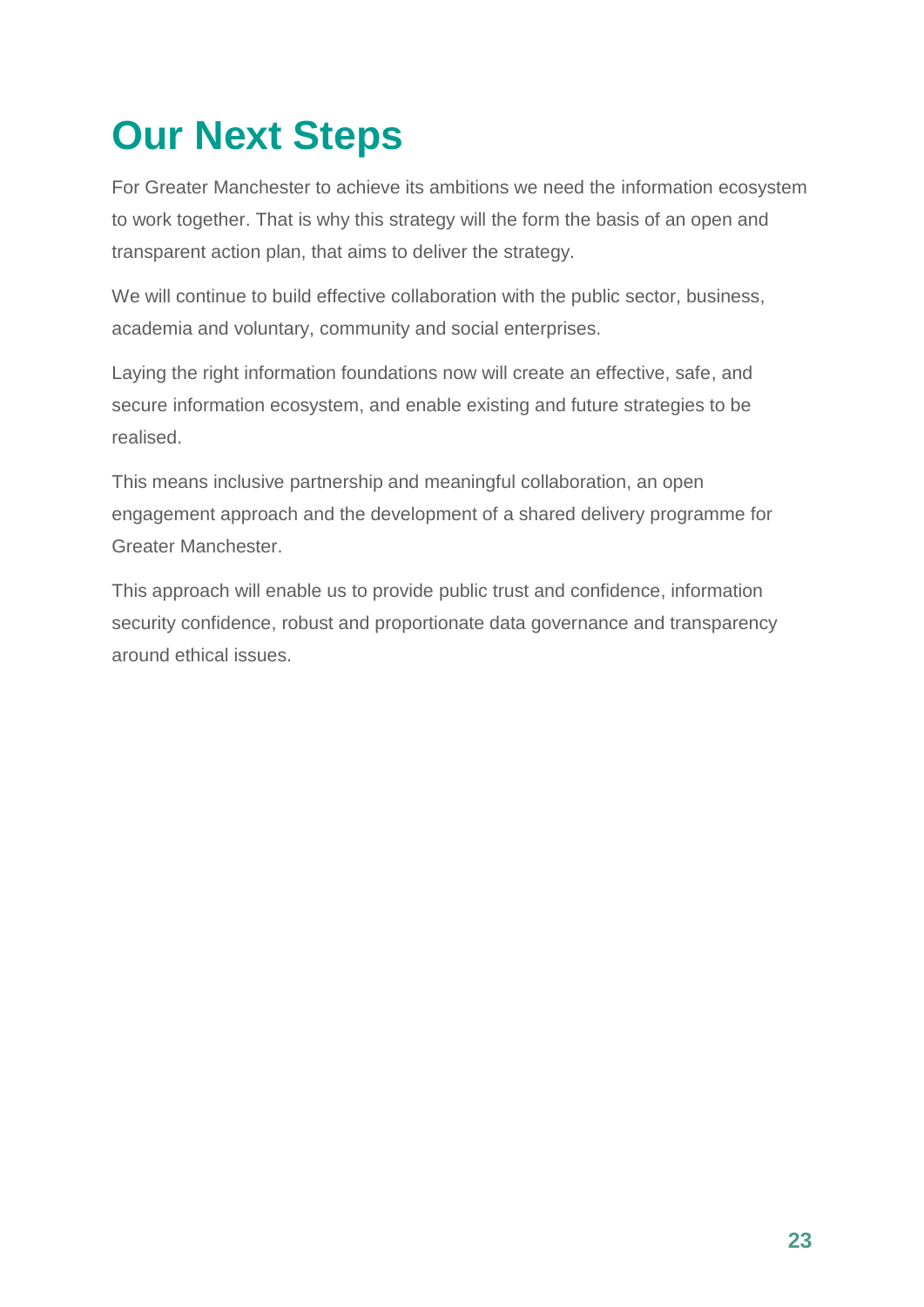## <span id="page-24-0"></span>**Appendix A: Timeline - What we have achieved together**

**2011** – The Greater Manchester Combined Authority (GMCA), Local Economic Partnership (LEP) and Transport for Greater Manchester (TfGM) are all established. GMCA works with the national exemplar programme, Improving Information Sharing and Management, to improve the information sharing journey for organisations supporting families with complex needs.

**2015** – the 37 NHS organisations and local authorities in Greater Manchester signed a landmark agreement with the government to take charge of health and social care spending and decisions in our city region. These organisations are collectively known as the Greater Manchester Health and Social Care Partnership (GMHSCP).

**2016** – GM Connect, Greater Manchester's first data sharing authority, established. Its vision is "to create value and insight across GM by supporting improved and more efficient services and improved outcomes for GM and residents, and by breaking down information silos and barriers to sharing data".

**2017** – The GM "Our People, Our Place" strategy is launched. The Information Sharing Gateway is rolled out across Greater Manchester. Designed by healthcare information specialists, the system streamlines the process of creating, agreeing, and updating information sharing agreements. TfGM's smart ticketing scheme goes into operation to enable passengers to pay for fares across different types of transport, making it affordable to travel across the city region and easy to understand how to access their journey data.

**2018** – the Working Well Early Help service is launched by GMCA and Greater Manchester Health and Social Care Partnership to help residents with ill health at a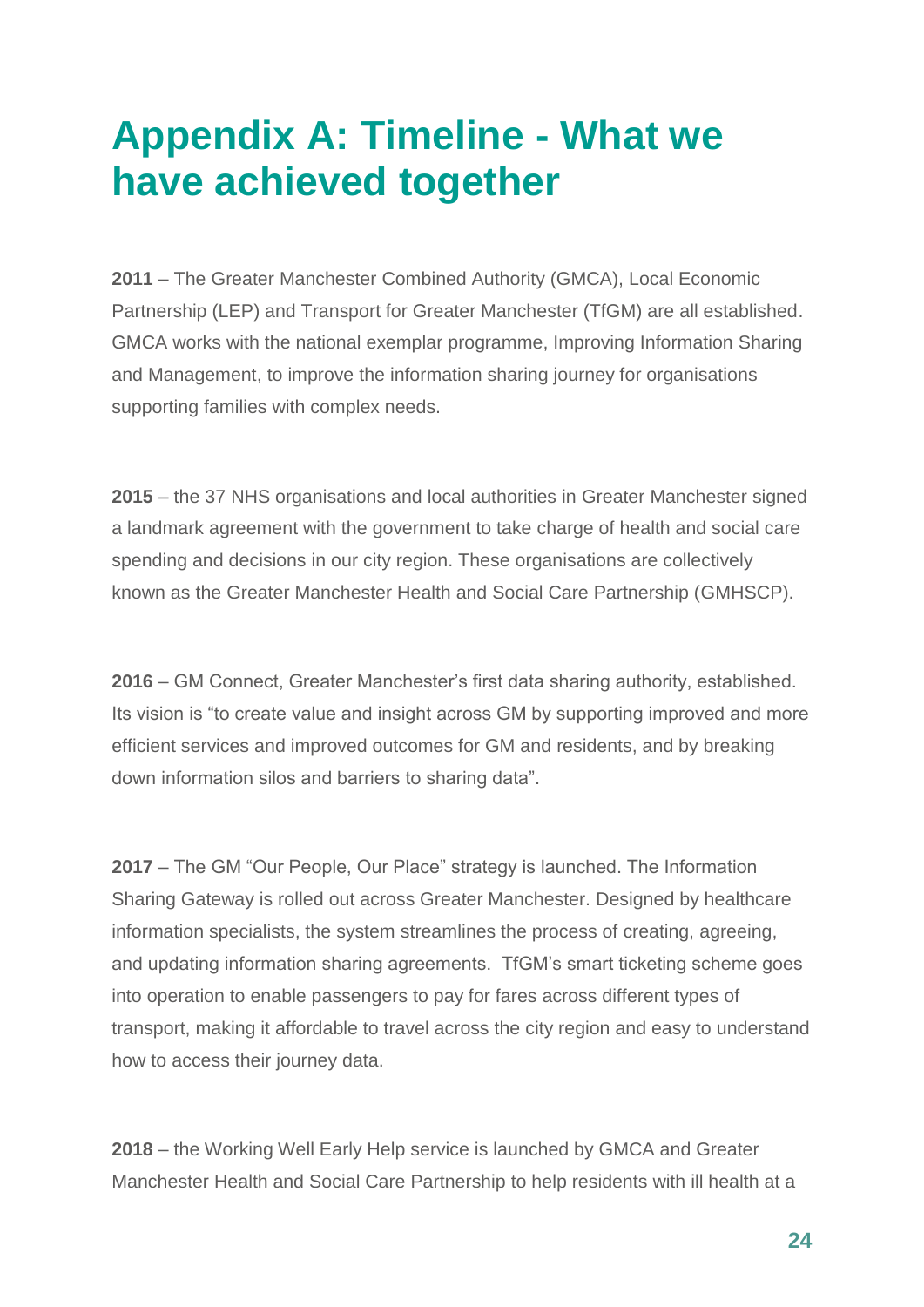crucial point when they are starting to be at risk of falling out of employment or newly out of work. GMCA agreed the sharing of data with 60 GPs across Greater Manchester, helping to change the way that health and employment services work together. The newly established Greater Manchester Information Board meets to drive preparation of a GM Information Strategy.

**2019** – the Greater Manchester Smart Resident programme, now the GM Digital Platform, is launched. GM Information vision and principles in this strategy are drafted in partnership with patient and citizen representatives, information technology and network leaders, data analysts, AGMA and Health IG groups, and the voluntary and community sector amongst others.

**2020** – the Digital Data Protection Impact Assessments (DPIA) project brings together partners from across the GM system including local government, health, and education to deliver a user friendly and benefits focussed solution to improve privacy risk assessment processes and provide data protection by design and default.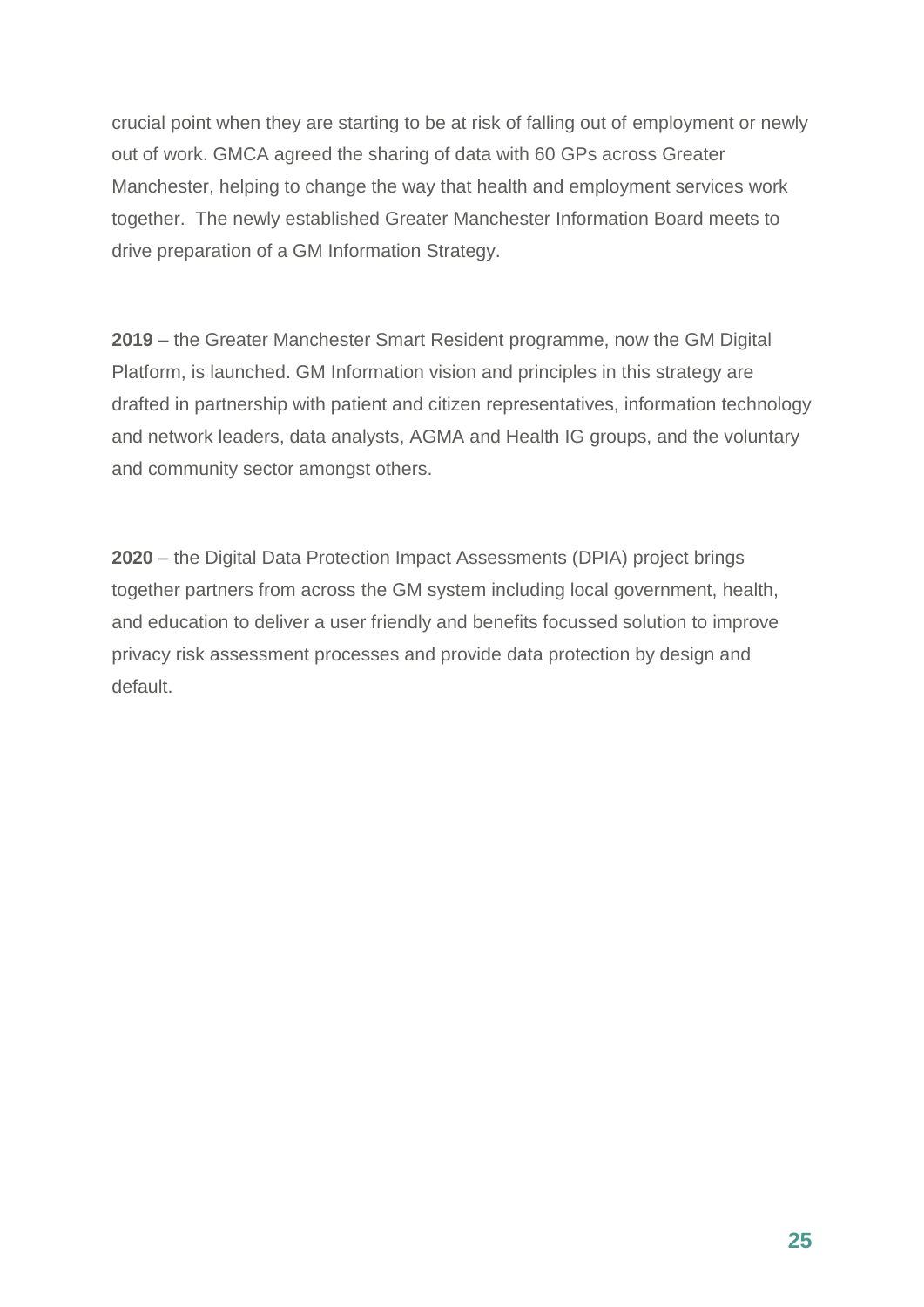## <span id="page-26-0"></span>**Appendix B: The Strategic Context for our work**

### **Greater Manchester Strategy: Good Lives for All**

The refreshed Greater Manchester Strategy sets responding to the interconnected challenges of tackling inequalities and climate change at its heart. The shared vision of the new Strategy is Good Lives for All: that Greater Manchester is a great place to grow up, get on and grow old; a great place to invest, do business, visit, and study. The Strategy focuses on a set of shared outcomes and commitments, which will require whole system responses to drive the change we would like to see for the whole of the city-region.

The refreshed Greater Manchester Strategy sets a ten-year direction of travel for Greater Manchester, shaping the city-regions recovery and renewal postpandemic. The Strategy will be supported by a three-year delivery plan, and comprehensive performance framework. The performance framework will include a series of metrics, measures and data sources providing an in-depth understanding of our collective progression towards the attainment of our shared vision.

## **Greater Manchester Health and Social Care Partnership Plan: Taking Charge**

This strategy aims to achieve the greatest and fastest improvement in health, wealth, and wellbeing in our towns and cities. The strategy sets out a plan for delivering coordinated healthcare through a focus on people and place. Information governance will need to be lawful, fair, and transparent for this strategy to provide improvement in health, wealth, and wellbeing in Greater Manchester, especially to those whose health records will be shared in this process.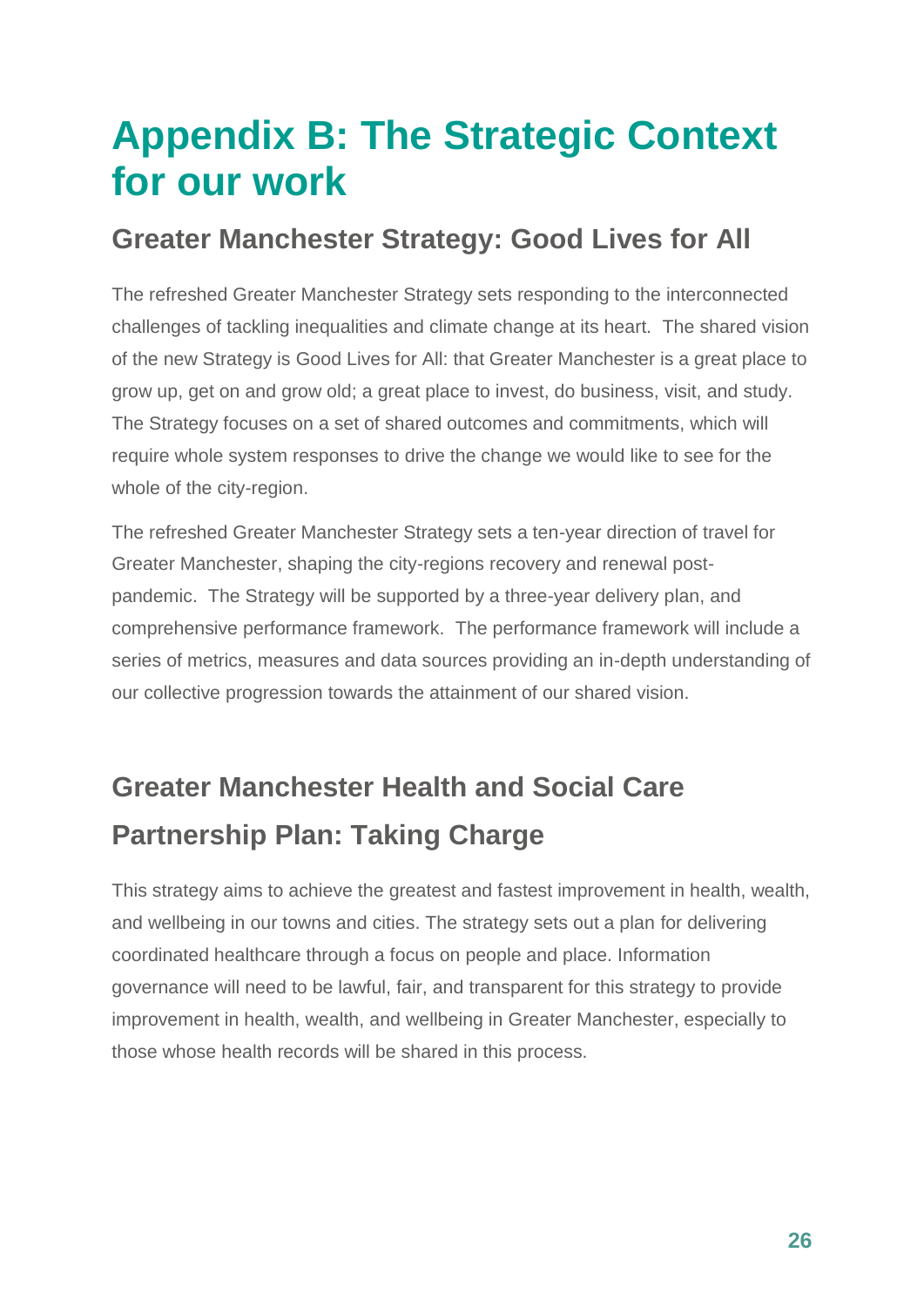## **Greater Manchester Model for Public Services: Faster, Further**

Our model for delivering public services is about moving from the principles of placebased working to a new operational model that embeds it in practice. This new model will mean freeing up the frontline, devolving power, and allocating resources around need more effectively. Information governance and management once again plays a vital part. Robust and proactive data sharing arrangements will enable wide range of organisations to collaborate across Greater Manchester.

## **Greater Manchester Police and Crime Plan: Standing Together**

This plan outlines the 37 commitments made by the Mayor, Deputy Mayor, Chief Constable, and other leaders to invest and improve policing and criminal justice system to make Greater Manchester's communities safer and stronger. These commitments include improving safely sharing information about the victims of crime to better understand their needs and coordinate a system wide response.

### **Greater Manchester Local Industrial Strategy**

Our Local Industrial Strategy builds on over 30 years of public and private sector collaboration in the city-region by setting out a plan for stimulating innovation and responding to technology to drive economic changes and social progress. To protect personal data and encourage transparency we need to make sure that our Information Strategy is fit for purpose and adaptable to the fast pace of technological developments.